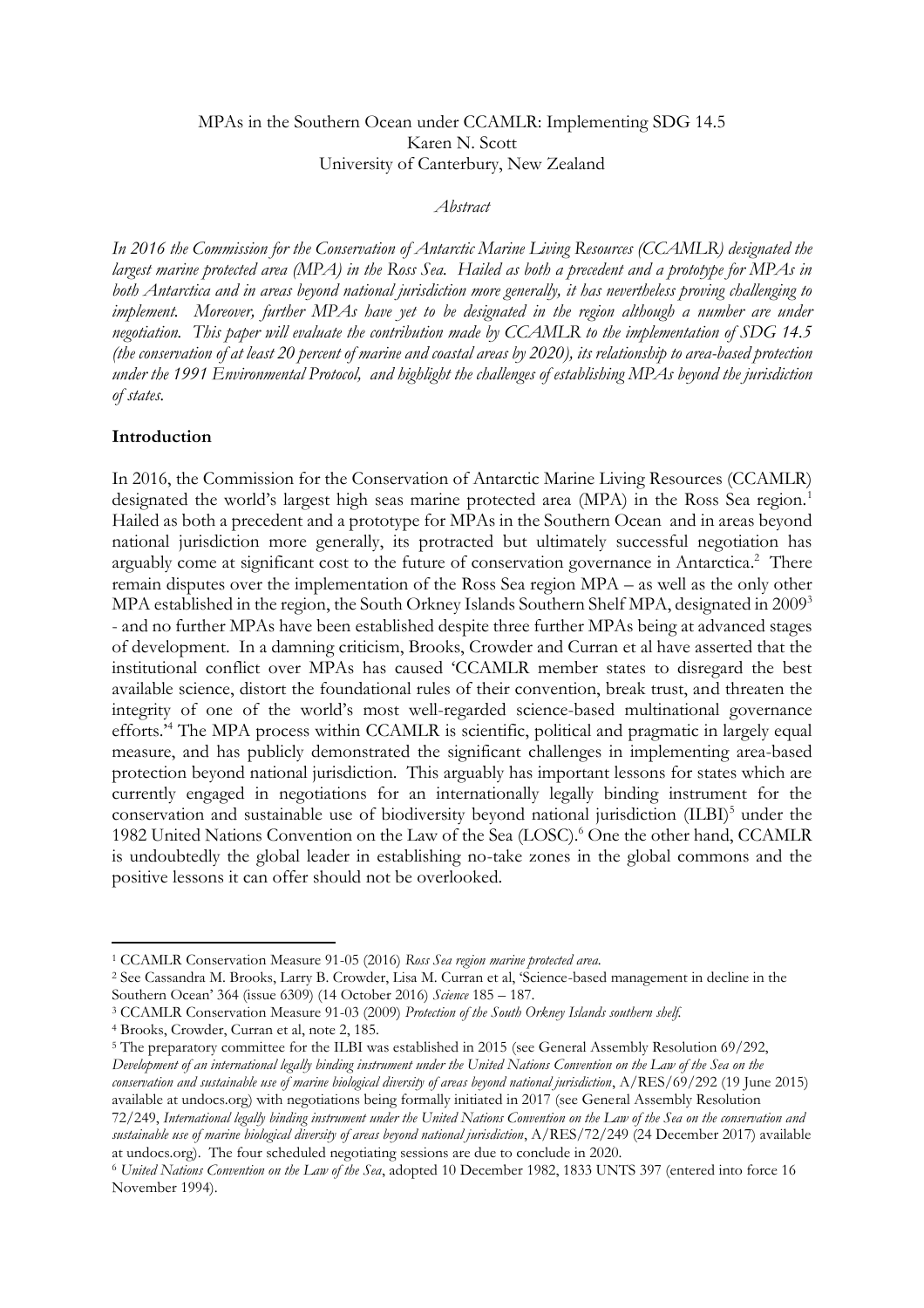This chapter will examine the processes for establishing MPAs and other area-based conservation measures under CCAMLR with particular focus on the two MPAs established to date: the South Orkney Islands Southern Shelf MPA and the Ross Sea region MPA. It will highlight the progress (or lack thereof) of three other MPA proposals (in East Antarctica, the Weddell Sea and the Antarctic Peninsula) under CCAMLR and explore the relationship between CCAMLR and the 1991 Environmental Protocol in respect of their approach to area-based protection. Finally, this chapter will conclude with remarks as to the lessons that might be drawn from the experience of establishing the CCAMLR MPA network in the context of other global MPA networks and, specifically, the ILBI.

## **CCAMLR and Southern Ocean Conservation**

The Southern Ocean comprises  $9.6$  percent of the world's oceans<sup>7</sup> and makes a significant contribution to global ocean health and processes though the transfer of heat and carbon dioxide to the deep ocean and primary production, including the export of nutrients.<sup>8</sup> It is classified as a 'distinct realm within the Earth's oceans' owing to a high degree of endemism of species and habitats.<sup>9</sup> Although like all other ocean regions, the Southern Ocean has witnessed overexploitation – particularly with respect to seals and whales in the nineteenth and early twentieth century,<sup>10</sup> and it currently supports commercial fisheries for a number of species, including krill and toothfish, it also provides the location for some of the last unexploited populations of fish.<sup>11</sup> The Ross Sea region in particular has been labelled the 'last wilderness' being the 'least impacted of any open ocean, marine area of Earth'.<sup>12</sup> In part, this level of protection is a consequence of the remoteness of the region, but political will has also played a significant role in conservation to date. 13

The 1980 Convention for the Conservation of Antarctic Marine Living Resources (CAMLR Convention)<sup>14</sup> is unique among regional fisheries management organisations (RFMOs) in terms of its origins, objectives and membership. It has been described as 'a conservation instrument with some of its provisions related to regulating fishing activities, rather than a fisheries management agreement that has conservation provisions.'<sup>15</sup> The CAMLR Convention comprises an integral component of the Antarctic Treaty System (ATS), and parties must not engage in any activities in the Antarctic Treaty area<sup>16</sup> contrary to the principles and purposes of the 1959 Antarctic Treaty,<sup>17</sup> and parties are bound by Articles IV and VI of the 1959 Treaty.<sup>18</sup> Specifically, Article IV of the

<sup>7</sup> José C. Xavier, Angelika Brandt, Yan Ropert-Coudert et al, 'Future Challenges in Southern Ocean Ecology Research' 3 (2016) *Frontiers in Marine Science* Article 94, 1.

<sup>8</sup> Ibid.

<sup>9</sup> Lucinda L. Douglass, Joel Turner, Hedley S. Grantham et al, 'A hierarchical Classification of Benthic Biodiversity and Assessment of Protected Areas in the Southern Ocean' 9 (2014) PLOS ONE e100551, 1.

<sup>10</sup> See David G. Ainley and Daniel Pauly, 'Fishing down the food web of the Antarctic continental shelf and slope' 50 (2014) *Polar Record* 92 – 107.

<sup>11</sup> Cassandra M. Brooks, Larry B. Crowder, Henrik Österblom et al, "Reaching consensus for conserving the global commons: The case of the Ross Sea, Antarctica" *Conservation Letters* 2019e12676, 1.

<sup>12</sup> D.G. Ainley, 'A history of the exploitation of the Ross Sea, Antarctica' 46 (2010) *Polar Record* 233 – 243, 233. See also B. S. S. Halpern et al, 'A global map of human impact on marine ecosystems' 319 (2008) *Science* 948 – 951. <sup>13</sup> Cassandra M. Brooks, Larry B. Crowder, Henrik Österblom et al, note 11, 1.

<sup>14</sup> *Convention on the Conservation of Antarctic Marine Living Resources*, adopted 20 May 1980, 1329 UNTS 47 (entered into force 7 April 1982) (CAMLR Convention).

<sup>15</sup> Anthony J. Press, Indi Hodgson-Johnston and Andrew J. Constable, 'The principles of the Convention on the Conservation of Antarctic Marine Living Resources: why its Commission is not a Regional Fisheries Management Organisation" in Nengye Liu, Cassandra M. Brooks and Tianbao Qin (eds), *Governing Marine Living Resources in the Polar Regions* (Edward Elgar, Cheltenham, 2019) 9 – 29, 9.

 $16$  The Antarctic Treaty area is defined as south of  $60^0$  South Latitude under Article VI of the 1959 Antarctic Treaty. 17  *Antarctic Treaty*, adopted 1 December 1959, 409 UNTS 71 (entered into force 23 June 1961).

<sup>18</sup> 1980 CCAMLR, Arts III and IV.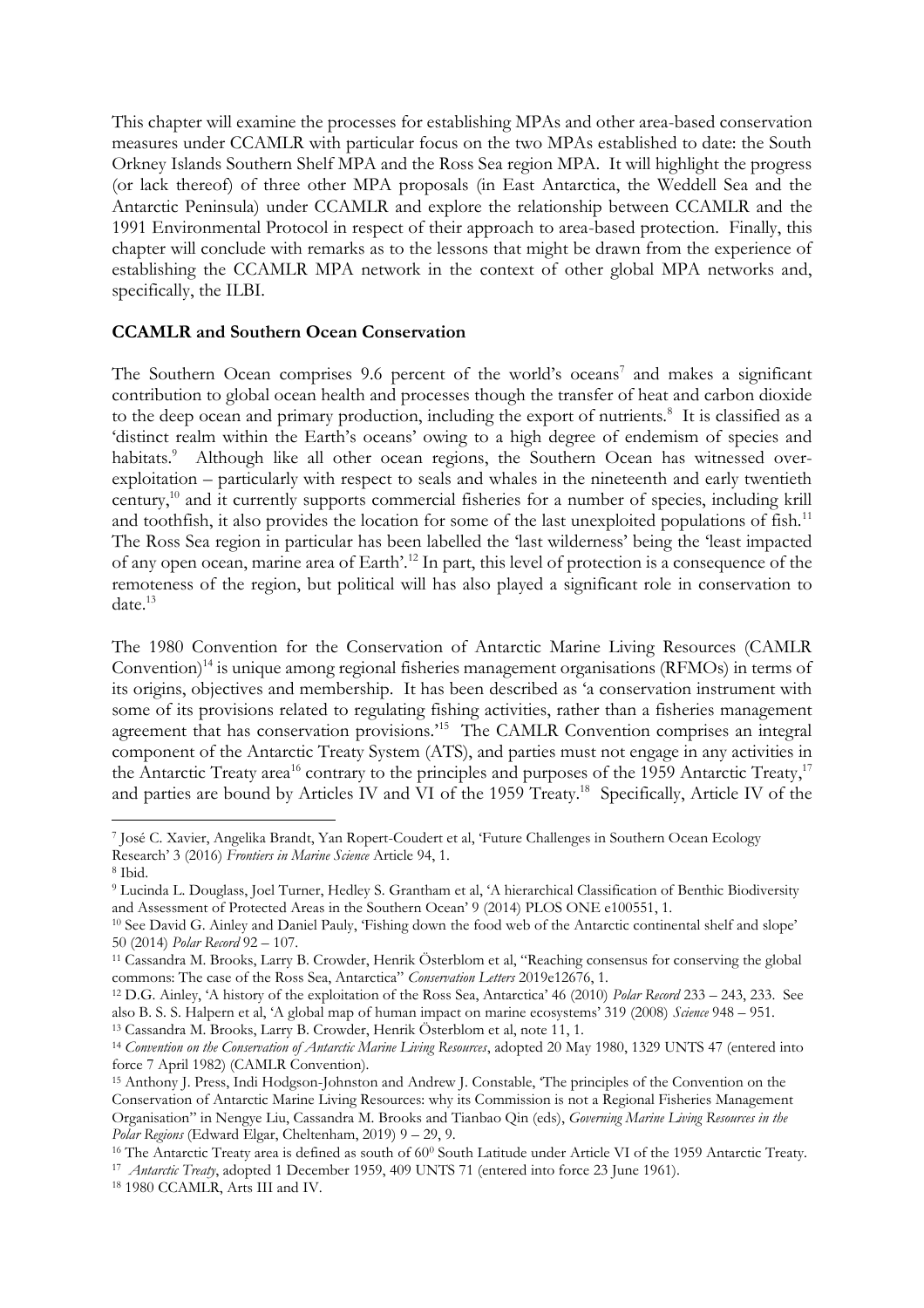CAMLR Convention reiterates Article IV of the 1959 Antarctic Treaty, stipulating that neither the Convention nor activities undertaken while the Convention is in force shall constitute a basis for asserting, supporting or denying a claim or basis of claim, including a claim to exercise coastal state jurisdiction within the Convention area or prejudicing any party's recognition or non-recognition of any claim. Its situation as part of the ATS has led to a unique membership profile in that it is the only high seas RFMO that includes members not engaged in fishing and, at the time of its adoption, less than half its members were actively fishing in the region.<sup>19</sup>

The objective of CCAMLR is 'the conservation of Antarctic marine living resources'<sup>20</sup> with 'conservation' being defined to include 'rational use'.<sup>21</sup> The tension between 'conservation' and 'rational use' has been highlighted by the MPA debate within CCAMLR with some states interpreting 'rational use' as a right to fish. 22 Others have argued that 'rational use' is part of the overall objective of conservation and, moreover, is subsidiary to and 'does not have equal standing with conservation.<sup>223</sup> In addition to prioritising conservation over exploitation, the CAMLR Convention is also notable for endorsing and implementing early articulations of ecosystem-based and precautionary management.<sup>24</sup> Notably, the scope of the Convention extends beyond the Antarctic Treaty area to the Antarctic Convergence, which forms part of the Antarctic marine ecosystem<sup>25</sup> and to populations of finfish, molluscs, crustaceans and all other species of living organisms, including birds found south of the Convergence.<sup>26</sup> The Antarctic marine ecosystem is described as 'the complex of relationships of Antarctic marine living resources with each other and with their physical environment.<sup>27</sup> Thus CCAMLR has been rightly 'celebrated as a progressive leader in high seas management'<sup>28</sup> and, unsurprisingly, has also demonstrated leadership on the implementation of high seas area-based protection.

# **CCAMLR and Area-based Protection**<sup>29</sup>

Although a small number of CCAMLR members have disputed CCAMLR's mandate to establish MPAs,<sup>30</sup> Article IX of the Convention permits the Commission to adopt conservation measures 'opening and closing of areas, regions or sub-regions for the purposes of scientific study or conservation, including special areas for protection and scientific study.' CCAMLR's early spatial

l <sup>19</sup> Cassandra M. Brooks, "Competing values on the Antarctic high seas: CCAMLR and the challenge of marineprotected areas" 3 (2013) *The Polar Journal* 277 – 300, 294 – 295.

<sup>20</sup> 1980 CAMLR Convention, Art II (1).

<sup>21</sup> 1980 CAMLR Convention, Art II (2)

<sup>22</sup> Cassandra M. Brooks, "Geopolitical complexity at the bottom of the world: CCAMLR's ongoing challenge of adopting marine protected areas" in Nengye Liu, Cassandra M. Brooks and Tianbao Qin (eds), *Governing Marine Living Resources in the Polar Regions* (Edward Elgar, Cheltenham, 2019) 43 – 64, 58.

<sup>23</sup> Anthony J. Press, Indi Hodgson-Johnston and Andrew J. Constable, note 15, 10 – 11 and 15.

<sup>&</sup>lt;sup>24</sup> 1980 CAMLR Convention, Art II (3) (a) – (c).

<sup>&</sup>lt;sup>25</sup> 1980 CAMLR Convention, Art I (1) and (4). The Antarctic Convergence extends between approximately 60<sup>0</sup> and 45<sup>0</sup> latitude.

<sup>26</sup> 1980 CAMLR Convention, Art I (2)

<sup>27</sup> 1980 CAMLR Convention, Art I (3)

<sup>28</sup> Cassandra M. Brooks, note 19, 280.

<sup>29</sup> See generally Karen N. Scott, "Marine Protected Areas in the Southern Ocean" in Alex Oude Elferink, Erik Molenaar and Donald R. Rothwell, *The Law of the Sea and Polar Regions: Interaction between Global and Regional Regimes* (Leiden/ Boston: Martinus Nijhoff, 2013) 113 – 137.

<sup>&</sup>lt;sup>30</sup> For example, during the negotiations for the Ross Sea region MPA the Ukraine stated, in 2013, that '[t]he UN Convention on the Law of the Sea (ratified by Ukraine) provides the opportunity for establishing MPAs only within the coastal waters in the areas of jurisdiction of those countries. Therefore, at this stage we cannot see any legal possibility for establishing MPAs in the high seas of the World Ocean containing areas for which CCAMLR is responsible.' See *Report of the Second Special Meeting of the CCAMLR Commission* (Bremerhaven, 2013) at [3.26]. Russia has also disputed whether CCAMLR has a legal basis to establish MPAs. See V. V. Lukin, "Russia's current Antarctic policy" 4 (2014) *The Polar Journal* 199 – 222, 219.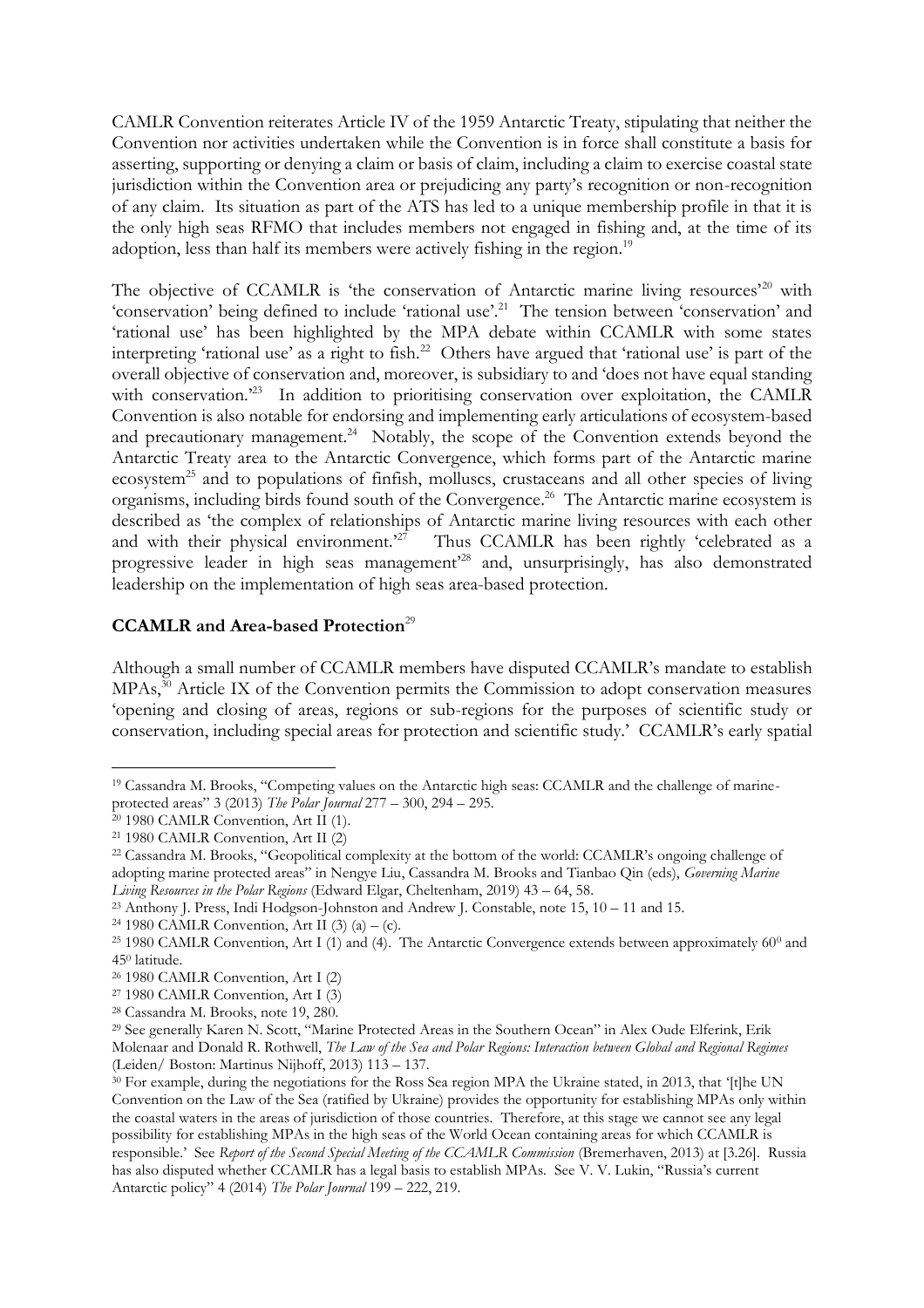management initiatives comprised the designation of CCAMLR Ecosystem Monitoring Program (CEMP) sites for the principal purpose of gathering data in order to compare fished and nonfished areas.<sup>31</sup> However, the CEMP mandate 'is too narrow to fully contribute to a Southern Ocean MPA system.'<sup>32</sup>

In order to respond to the global target to protect 10 percent of the marine environment by 2012<sup>33</sup> adopted by parties to the 1992 Biodiversity Convention, <sup>34</sup> subsequently temporally extended to 2020,<sup>35</sup> and reiterated in Sustainable Development Goal 14.5,<sup>36</sup> CCAMLR agreed, at a workshop held in 2005, to establish a harmonised regime for the protection of the marine environment across the ATS.<sup>37</sup> At a workshop held on bioregionalization of the Southern Ocean in 2007,<sup>38</sup> CCAMLR identified eleven areas deemed to be a priority for protection<sup>39</sup> and these were rationalised into nine planning domains in 2011.<sup>40</sup>

The first CCAMLR MPA and indeed the first MPA to be designated on the high seas was established in 2009 as the South Orkney Islands Southern Shelf (SOISS) MPA.<sup>41</sup> The SOISS MPA covers 94,000 km<sup>2</sup> and is designed to establish a scientific reference area, conserve important predator foraging areas and include presentative examples of pelagic and benthic bioregions.<sup>42</sup> All types of fishing other than scientific research as agreed by the Commission are prohibited within the MPA, and discharges and dumping from fishing vessels are also prohibited. Vessels transiting the MPA are encouraged to inform CCAMLR. The SOISS MPA has been designated for an indefinite duration but is reviewed every five years. As the first high seas MPA, the SOISS represented the vanguard of global oceans governance. Nevertheless, the basis of the SOISS is arguably politics and pragmatism over science. The scope of the MPA omits areas adjacent to the South Orkney Islands with the highest value for conservation<sup>43</sup> and, more fundamentally, Japan, Russia and South Korea acknowledged that they were only able to support the final proposal because 'the area where fishing activity is carried out has been excluded from the original proposal so as to avoid restricting the fishery.<sup>244</sup> Unsurprisingly Japan, Russia and South Korea regard the SOISS MPA, under which conservation and fisheries management are in practice mutually exclusive, as a good precedent for future MPAs.<sup>45</sup> Other states disagreed with this position.<sup>46</sup> CM

<sup>31</sup> CCAMLR Conservation Measure 91(01) (2004) *Procedure for according protection to CEMP sites.*

<sup>32</sup> Laurence Cordonnery, Alan D. Hemmings, Lorne Kriwoken, "Nexus and Imgroglio: CCAMLR, the Madrid Protocol and Designating Antarctic Marine Protected Areas in the Southern Ocean" 30 (2015) *IJMCL* 727 – 764, 740.

<sup>33</sup> CBD COP 7 Decision VII/28 'Protected Areas (Articles 8(a) to (e)', para. 18; CBD COP 7 Decision VII/5 'Marine and coastal biodiversity', paras. 18-31; CBD COP 7 Decision VII/30 'Strategic Plan: future evaluation of progress', Annex II, Goal 1.1.

<sup>34</sup> *Convention on Biological Diversity*, adopted 5 June 1992, 1760 UNTS 79 (entered into force 29 December 1993) (CBD).

<sup>35</sup> CBD Decision X/2 (2010) *The Strategic plan for biodiversity 2011 – 2020 and the Aichi Biodiversity Targets*, Target 11.

<sup>36</sup> General Assembly Resolution 70/1, *Transforming our world: the 2030 Agenda for Sustainable Development*, A/RES/70/1

<sup>(15</sup> September 2015) available at undocs.org.

<sup>37</sup> Report of the CCAMLR Workshop on Marine Protected Areas (2005) reproduced in *Report of the XXIV Meeting of the Scientific Committee for the Conservation of Antarctic Marine Living Resources, Hobart, 24 – 28 October 2005,* Annex 7.

<sup>38</sup> *Report of the 2007 Workshop on Bioregionalisation of the Southern Ocean* reproduced in Annex 9 of the *Report of the Twenty-Sixth Meeting of the CCAMLR Scientific Committee,* Hobart, Australia, 22 – 26 October 2007.

<sup>39</sup> *Report of the Twenty-Seventh Meeting of the Commission*, Hobart, Australia, 27 October – 7 November 2008, [7.2(vi)].

<sup>40</sup> *Report of the Thirtieth Meeting of the Commission*, Hobart, Australia, 24 October – 4 November 2011, [7.4].

<sup>41</sup> CCAMLR Conservation Measure 91-03 (2009) *Protection of the South Orkney Islands Southern Shelf.*

<sup>42</sup> Ibid.

<sup>43</sup> Cassandra M. Brooks, note 19, 282.

<sup>&</sup>lt;sup>44</sup> Report of the Twenty-Eighth Meeting of the Commission, Hobart, Australia, 26 October – 6 November 2009, [7.4] and [7.5].

<sup>45</sup> Ibid.

<sup>46</sup> Ibid, [7.7].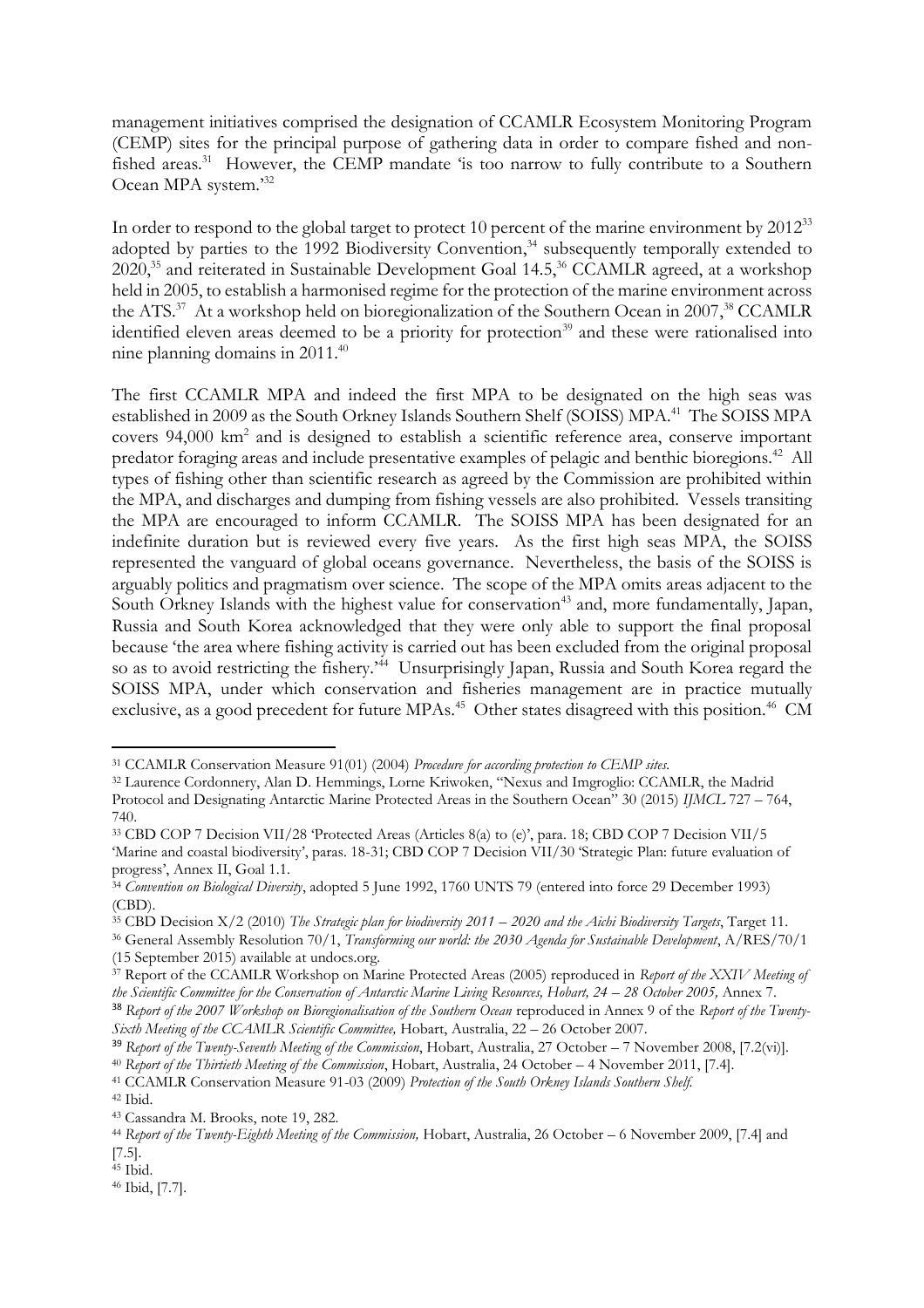91-03 (2009) is distinguished by its brevity. 'The MPA was adopted without management, research or monitoring plans, leaving no mechanisms for implementation.<sup>47</sup> In the decade since the adoption for the SOISS MPA two reviews have been undertaken but neither review report has been adopted by the Commission.<sup>48</sup> Furthermore, although in 2013 Norway and the UK put forward a proposal to harmonise the SOISS MPA with the general framework on MPAs adopted by CCAMLR in 2011,<sup>49</sup> this has yet to occur. A draft Research Monitoring Plan (RMP) for the SOISS MPA has been developed to strengthen harmonisation between these two measures but, even though such a Plan is not required under CM 91-03 (2009) (the general framework instrument), this was also not adopted by the Commission in 2019.<sup>50</sup> The relationship between CM 91-03 (2009) and CM 91-04 (2011) remains a constant source of tension, and discussion within the Commission reveals a clear failure by several member states to take ownership of the SOISS MPA as a *CCAMLR* MPA.<sup>51</sup>

The general framework measure – CM 91-04 (2011) – adopted after the designation of the SOISS MPA, is nevertheless intended to guide the establishment of all future CCAMLR marine protected areas. It endorsed the establishment of MPAs as an important mechanism to sustain ecosystem function and structure particularly in light of the effects of climate change, and highlighted the global target to establish a representative network of MPAs by 2012.<sup>52</sup> It also recognised the importance of establishing MPAs 'in accordance with Article II of the CAMLR Convention, where conservation includes rational use...' as well as the law of the sea.<sup>53</sup> MPAs must be established on the basis of best available scientific evidence and may be designated for the following purposes<sup>54</sup>:

(i) the protection of representative examples of marine ecosystems, biodiversity and habitats at an appropriate scale to maintain their viability and integrity in the long term;

(ii) the protection of key ecosystem processes, habitats and species, including populations and life-history stages;

(iii) the establishment of scientific reference areas for monitoring natural variability and long-term change or for monitoring the effects of harvesting and other human activities on Antarctic marine living resources and on the ecosystems of which they form part;

(iv) the protection of areas vulnerable to impact by human activities, including unique, rare or highly biodiverse habitats and features;

(v) the protection of features critical to the function of local ecosystems;

(vi) the protection of areas to maintain resilience or the ability to adapt to the effects of climate change.

An MPA measure must include specific objectives, clear spatial boundaries and identify activities that are restricted, prohibited or managed, including any temporal or spatial limits on activities.<sup>55</sup> Unless agreed otherwise, when adopted, the measure must include priority elements for a management plan, including any administrative arrangements, as well as the priority elements for a research and monitoring plan and information on any interim management required until the plans

<sup>47</sup> Cassandra M. Brooks, Larry B. Crowder, Henrik Österblom et al, note 11, 3.

<sup>&</sup>lt;sup>48</sup> Report of the Thirty-Eighth Meeting of the Commission, Hobart, Australia, 21 October – 1 November 2019, [6.29].

<sup>49</sup> CCAMLR Conservation Measure 91-04 (2011) *General Framework for the establishment of CCAMLR Marine Protected Areas*, discussed *infra*.

<sup>&</sup>lt;sup>50</sup> Report of the Thirty-Eighth Meeting of the Commission, Hobart, Australia, 21 October – 1 November 2019, [6.31 – 6.32]. <sup>51</sup> Ibid, ]6.33].

<sup>52</sup> CCAMLR Conservation Measure 91-04 (2011), preamble.

<sup>53</sup> Ibid, preamble and [1].

<sup>54</sup> Ibid, [2].

 $55$  Ibid  $[3(i), (ii)$  and  $(iii)$ ].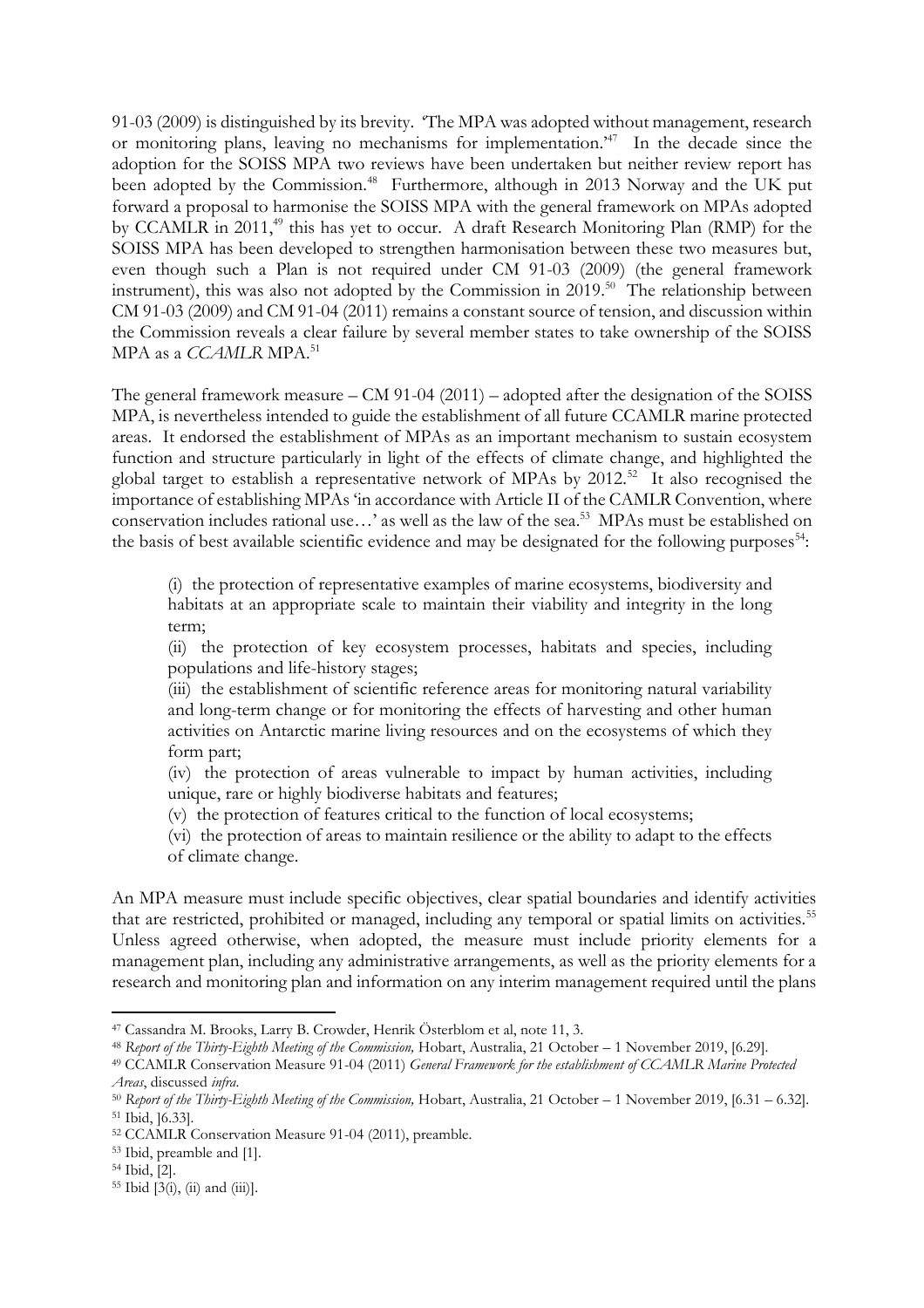are adopted.<sup>56</sup> Notably, CM 91-04 (2011) does not require an MPA to be designated for a particular period, but if there is a period of designation agreed, this must be set out in the relevant measure and must be consistent with the objectives of the MPA.<sup>57</sup> Surprisingly, CM 91-04 (2011) does not actually *define* an MPA for the purposes of CCAMLR.

Following the adoption of an MPA measure and a management plan for the MPA, the Commission must, on the advice of the Scientific Committee, adopt a research and monitoring plan (RMP) for the MPA.<sup>58</sup> The RMP will specify the research to be undertaken in the MPA including (but not limited to) scientific and other research pursuant to the specific objectives of the MPA and monitoring of the degree to which the specific objectives of the MPA are being met.<sup>59</sup> All members may undertake research and monitoring in accordance with a RMP, and data obtained as part of research and monitoring activities must be made available to all members, with research and monitoring data being complied in a report for review by the Scientific Committee every five years.<sup>60</sup> Research and monitoring activities within any MPA are governed by CCAMLR Conservation Measure 24-01 (2019) The application of conservation measures to scientific research.<sup>61</sup> Unless otherwise agreed, CCAMLR MPA measures must be reviewed every 10 years in order to evaluate if the specific objectives of the MPA are still relevant or being achieved and the delivery of the research and monitoring plan.<sup>62</sup>

Although the objectives of MPA conservation measures as set out in paragraph 2 of CM 91-04 (2011) are expressed in broad conservation terms, the scope of application of MPA measures is restricted to fishing vessels and vessels carrying out scientific research on Antarctic marine living resources in accordance with CCAMLR conservation measures.<sup>63</sup> Nevertheless, the Commission must endeavour to identify other measures that may be pursued by other elements of the ATS and other organisations, including the International Maritime Organisation (IMO), to support the objectives of the MPA once it has been established.<sup>64</sup> Finally, although CCAMLR MPAs are only binding on CCAMLR members, the Commission must make available those measures to any relevant international or regional organisation or non-state party, whose nationals or vessels may enter the Convention area.<sup>65</sup>

The adoption of CM 91-04 (2011) by consensus, notwithstanding the omission of a definition of an MPA, should, in theory, have alleviated concerns over CCAMLR's mandate to establish MPAs and facilitated the smooth development of a network of representative MPAs across the nine CCAMLR planning domains. In the event, this has not occurred and despite the adoption of the Ross Sea region MPA in 2016, the future of the CCAMLR MPA network is far from certain.

### **The Ross Sea Region MPA**

The Ross Sea region MPA took five years of negotiation and, during this period (and beyond), has 'served as the focal point of the more general challenge to the designation of MPAs in areas beyond

<sup>62</sup> Ibid, [8].

<sup>64</sup> Ibid, [10].

<sup>65</sup> Ibid, [9].

l <sup>56</sup> Ibid, [3(iv)].

<sup>57</sup> Ibid, [3(v)].

<sup>58</sup> Ibid, [5].

<sup>59</sup> Ibid, [5(i)].

 $60$  Ibid,  $[5(iii) - (v)].$ 

 $61$  Ibid,  $[5(ii)]$ .

<sup>63</sup> Ibid, [6]. The usual exemption for warships, naval auxiliary ships or other ships owned or operated by a state on non-commercial service applies although parties are encouraged to apply as far as reasonable and practicable with MPA conservation measures ([7]).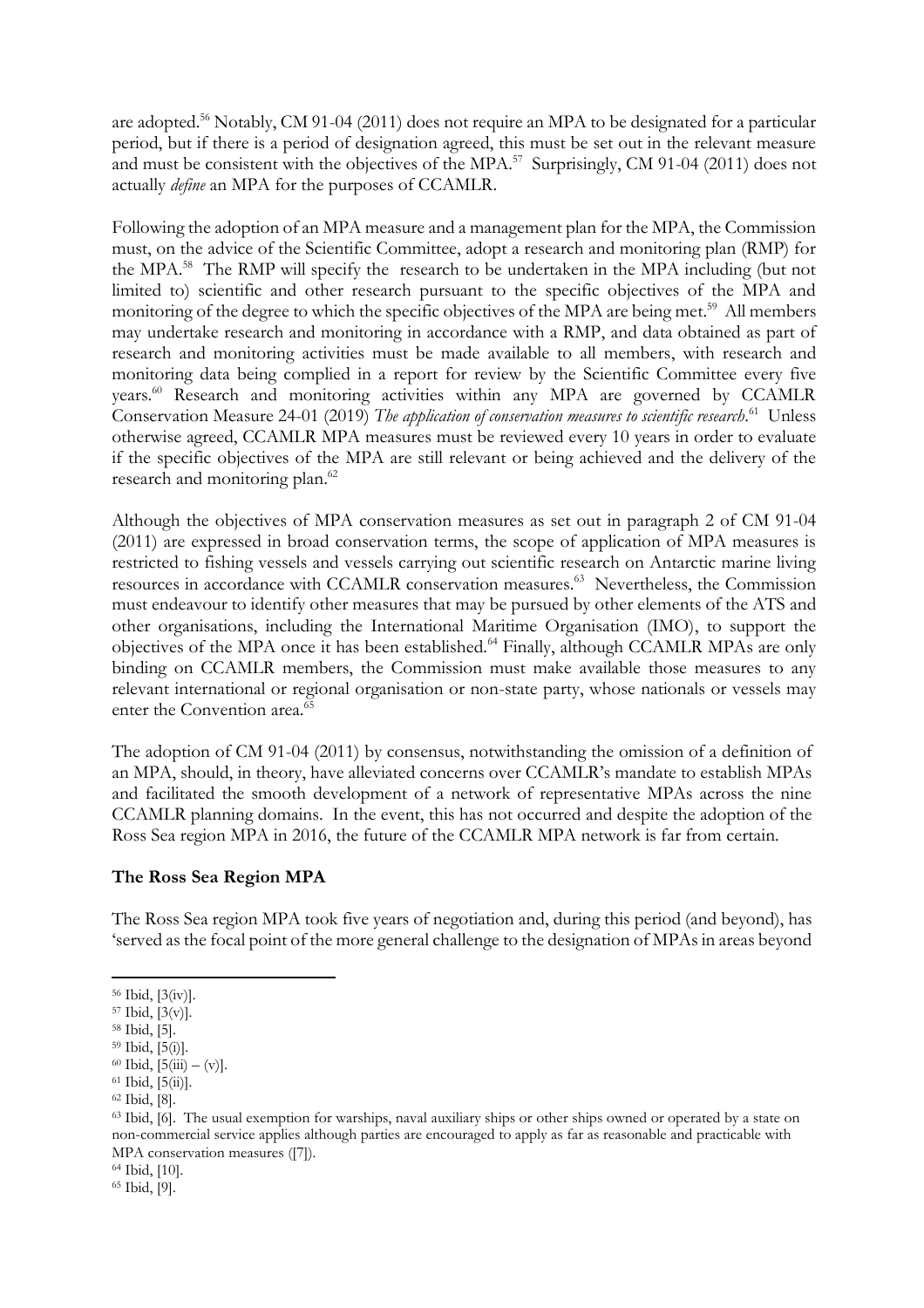national jurisdiction.'<sup>66</sup> New Zealand and the United States proposed the MPA, but committed a major diplomatic error in failing to present an initial unified MPA proposal to CCAMLR in 2012. Rather, the two states presented separate proposals, unable to agree on whether the MPA should exclude a commercially lucrative toothfish fishery.<sup>67</sup> The compromise position of a joint proposal developed in the second half of the 2012 meeting was too late to facilitate meaningful progress, and valuable momentum was lost. Following a special CCAMLR meeting, held in Bremerhaven in 2013, significant concessions were made at the 2013 CCAMLR meeting, and the Ross Sea MPA proposal was revised to reduce its coverage by almost 40 percent (to 1.34 million km<sup>2</sup>) and to include a sunset clause which limits the duration of the MPA unless a positive decision is taken to reaffirm it.<sup>68</sup> At the 2015 CCAMLR meeting the general protection zone (where no commercial fishing is allowed) was reduced and the special research zone (where controlled commercial fishing is permitted) was increased and a new krill research zone was introduced.<sup>69</sup> In 2016, the 50 year duration clause proposed by the US and New Zealand was reduced to 35 years at the insistence of Russia and Japan.<sup>70</sup>

At the 2012 CCAMLR meeting around half of CCAMLR members raised concerns over the Ross Sea region MPA proposal although fifty percent of concerns were raised by just two states: China and Russia.<sup>71</sup> In the latter stages of the negotiation, objecting states were largely confined to China, Russia and the Ukraine. Concerns related to the size and proposed boundaries of the MPA as well as procedural and scientific matters.<sup>72</sup> In a detailed empirical survey carried out by Cassandra Brooks, CCAMLR delegations identified a number of criticisms of the Ross Sea region MPA negotiation process including: a lack of transparency and failure to follow procedure; the failure to define an 'MPA' and confusion over the benefits of area-based protection; and fear that a precedent was being set that would restrict access to fish in the future, and concern that member's 'right to fish', as confirmed in CCAMLR's reference to 'rational use', was being undermined.<sup>73</sup> Russia, China and the Ukraine contested whether CCAMLR had a legal right to designate MPAs under the Convention or indeed the law of the sea more generally<sup>74</sup> and Russia and China articulated a suspicion that MPA proposals were being used as a means for so-called 'coastal states' to secure sovereign control over Antarctic waters or to privilege their fishing interests.<sup>75</sup>

Although the ATS is generally successful in isolating Antarctic governance from broader international geopolitical tensions there is little doubt that external politics influenced the progress

<sup>66</sup> Karen N. Scott, 'Protecting the Commons in the Polar South: Progress and Prospects for Marine Protected Areas in the Antarctic' in Keyuan Zou (ed), *Global Commons and the Law of the Sea* (Brill Nijhoff, Leiden) (2018) 326 – 343, 333.

<sup>67</sup> Doc. CCAMLR – XXXI/16, New Zealand, *A proposal for the establishment of a Ross Sea region Marine Protected Area* (2012); Doc. CCAMLR – XXXI 40, USA, *A Proposal for the Ross Sea region Marine Protected Area* (2012). See also *Report of the Thirty-first Meeting of the Commission*, Hobart, Australia, 23 October – 1 November 2012 at [7.69 – 7.77]. New Zealand, having opened the toothfish fishery in the Ross Sea was in favour of excluding it from the MPA.

<sup>68</sup> Doc. CCAMLR XXXII/27, New Zealand and USA, *A proposal for the establishment of the Ross Sea Region Marine Protected Area* (2013). See also Doc. CCAMLR XXXII/BG/40 Rev. 1, New Zealand and USA, *Ross Sea Region Marine Protected Area: Explanation of Objectives supporting component areas* (2013) and Doc. CCAMLR XXXII/BG/38 Rev. 1, New Zealand and USA, *Reporting, review and period of designation in the Ross Sea Region MPA Proposal* (2013). See *Report of the Thirty-second Meeting of the Commission, Hobart, Australia, 23 October – 1 November 2013, [7.4].* 

<sup>&</sup>lt;sup>69</sup> Report of the Thirty-fourth Meeting of the Commission, Hobart, Australia, 19 – 39 October 2015, [8.41] and [8.107].

<sup>&</sup>lt;sup>70</sup> Report of the Thirty-fifth Meeting of the Commission, Hobart, Australia, 17 – 28 October 2016, [8.39 – 8.44].

<sup>71</sup> Cassandra M. Brooks, Larry B. Crowder, Henrik Österblom et al, note 11, 3.

<sup>72</sup> Ibid, 4.

<sup>73</sup> Cassandra M. Brooks, note 22, 48 – 58.

<sup>74</sup> See for example the discussion in the *Report of the Second Special Meeting of the Commission* (Bremerhaven, 2013), [3.18] and [3.26]; *Report of the Thirty-second Meeting of the Commission*, Hobart, Australia, 23 October – 1 November 2013, [7.22]; *Report of the Thirty-third Meeting of the Commission*, Hobart, Australia, 20 - 31 October, 2014, [5.71]. See also V.

V. Lukin, "Russia's current Antarctic policy" 4 (2014) *The Polar Journal* 199 – 222, 220.

<sup>&</sup>lt;sup>75</sup> Report of the Thirty-third Meeting of the Commission, Hobart, Australia, 20 - 31 October, 2014, [7.53], [7.65], and [7.66].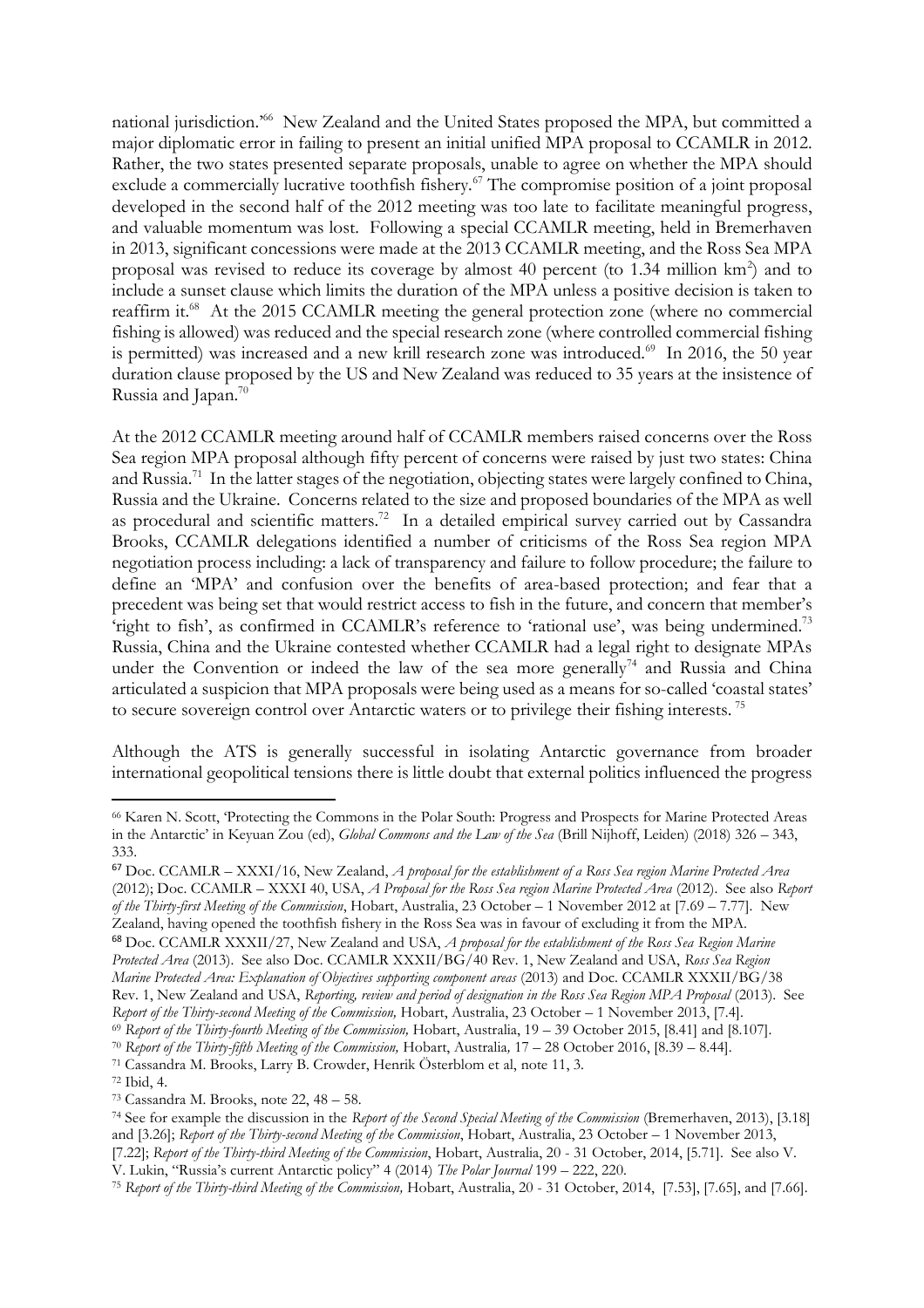(or lack thereof) of the negotiations. The tension between the US and Russia was generally unhelpful and the shift in China's role in international diplomacy following Xi Jinping taking office 'from one of low-key follower to that of an active player'<sup>76</sup> meant that China became a vocal rather than a silent opponent within the Commission. However, external factors also arguably played an important role in reconciling opponent states to the Ross Sea region MPA proposal in the final couple of years of negotiation. Russia's annexation of Crimea meant that the Ukraine was less vocal in support of Russia's objections from 2015 onwards. High level meetings held between the US and China in the run up to the adoption of the 2015 Paris Agreement helped to persuade China to drop its opposition to the MPA, $\frac{7}{7}$  and US Secretary of State John Kerry, who was keen that his diplomatic legacy include the Ross Sea region MPA, directly liaised with his Russian counterparts in the final months of the negotiation.<sup>78</sup> Finally, the fact that Russian President Vladimir Putin had declared a 'Year of Ecology' in 2016 and that Russia was chairing the 2016 CCAMLR meeting may have contributed to Russia – by this point isolated in its opposition – joining the consensus to finally adopt the Ross Sea region MPA.<sup>79</sup>

At 1.55 million km<sup>2</sup> the Ross Sea region MPA comprises the largest high seas MPA and 72 percent of its waters are closed to commercial fishing although research fishing is permitted in the 'no take' zone.<sup>80</sup> CM 91-05 (2016) *Ross Sea region marine protected area* is designed to contribute the following 11 objectives $81$ :

(i) to conserve natural ecological structure, dynamics and function throughout the Ross Sea region at all levels of biological organisation, by protecting habitats that are important to native mammals, birds, fishes and invertebrates;

(ii) to provide reference areas for monitoring natural variability and long-term change, and in particular a Special Research Zone, in which fishing is limited to better gauge the ecosystem effects of climate change and fishing, to provide other opportunities for better understanding the Antarctic marine ecosystem, to underpin the Antarctic toothfish stock assessment by contributing to a robust tagging program, and to improve understanding of toothfish distribution and movement within the Ross Sea region;

(iii) to promote research and other scientific activities (including monitoring) focused on marine living resources;

(iv) to conserve biodiversity by protecting representative portions of benthic and pelagic marine environments in areas where fewer data exist to define more specific protection objectives;

(v) to protect large-scale ecosystem processes responsible for the productivity and functional integrity of the ecosystem;

(vi) to protect core distributions of trophically dominant pelagic prey species;

l <sup>76</sup> Nengye Liu and Cassandra M. Brooks, "China's changing position towards marine protected areas in the Southern Ocean: Implications for future Antarctic governance" 94 (2018) *Marine Policy* 189 – 195, 193.

<sup>77</sup> Cassandra M. Brooks, Larry B. Crowder, Henrik Österblom et al, note 11, 8.

<sup>78</sup> Ibid.

<sup>79</sup> Ibid.

<sup>80</sup> Julia Jabour and Danielle Smith, 'The Ross Sea Region Marine Protected Area: Can it be Successfully Managed?" 32 (2018) *Ocean Yearbook* 190 – 205, 192.

<sup>81</sup> CM 91-05 (2016) *Ross Sea region marine protected area*, [3].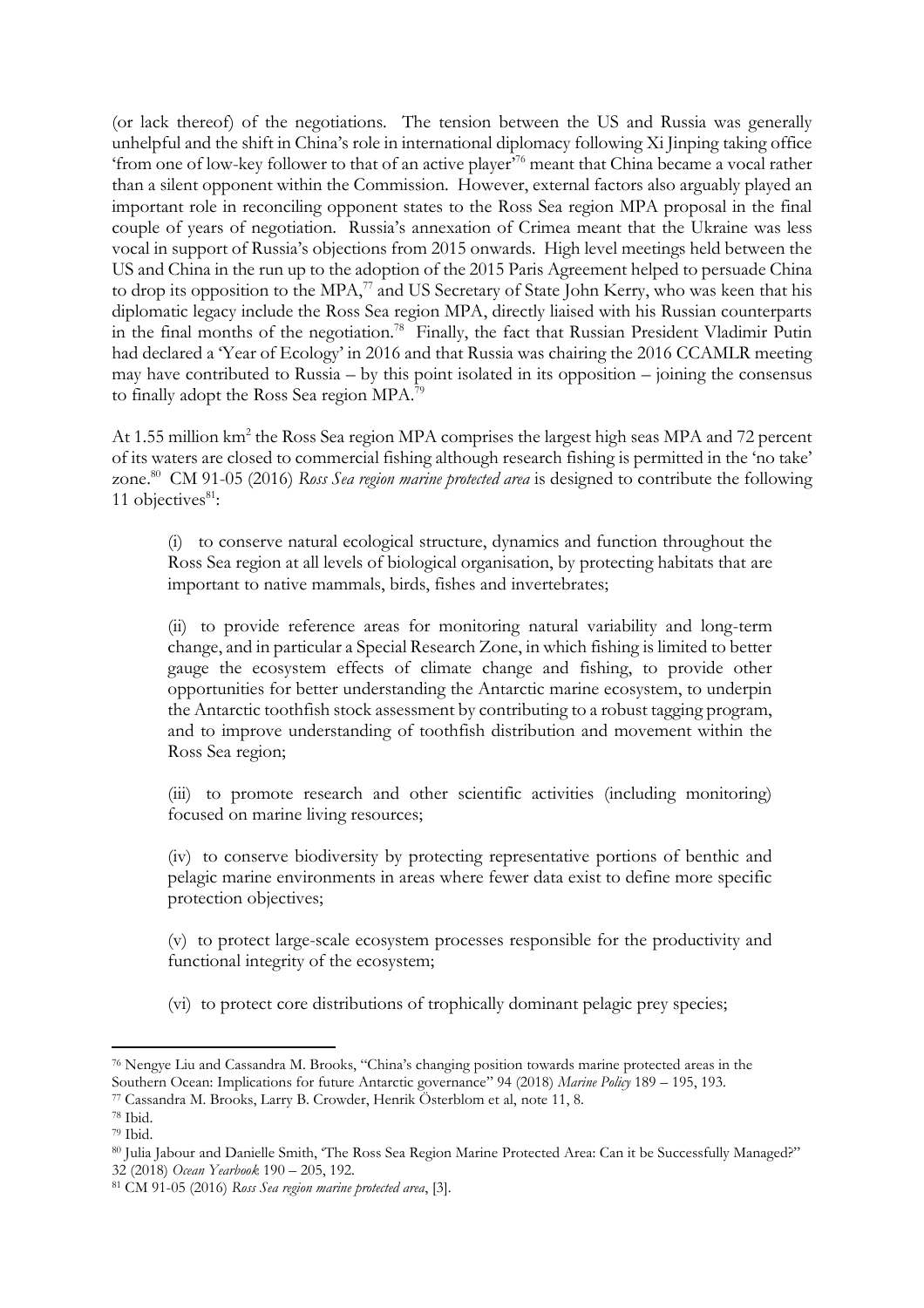(vii) to protect core foraging areas for land-based top predators or those that may experience direct trophic competition from fisheries;

(viii) to protect coastal locations of particular ecological importance;

(ix) to protect areas of importance in the life cycle of Antarctic toothfish;

(x) to protect known rare or vulnerable benthic habitats; and

(xi) to promote research and scientific understanding of krill, including in the Krill Research Zone in the northwestern Ross Sea region.

The Ross Sea region MPA is divided into three zones: the General Protection Zone; the Special Research Zone; and the Krill Research Zone.<sup>82</sup> Within the General Protection Zone any fishing is limited to research fishing and must be conducted in accordance with CCAMLR measures on scientific research fishing under CM 24-01. This provision also applies to research fishing in the Krill Research Zone for all species other than krill.<sup>83</sup> Commercial fishing for toothfish (*Dissostichus* spp.) may take place in the Special Research Zone in accordance with CM 41-09<sup>84</sup> on condition that the catch limit does not exceed 15 percent of the total catch limit for the relevant statistical area. CM 91-05 provides for rules relating to minor variations in this catch limit depending on whether the fishery was closed for the previous season or where a portion of the previous season's catch limit was unharvested.<sup>85</sup> Toothfish caught in the Special Research Zone must be tagged and released at a rate of at least three fish per tonne of green weight caught.<sup>86</sup> Commercial krill fishing may take place in the Krill Research Zone and the Special Research Zone in accordance with CM 51-04<sup>87</sup> and with the specific objectives set out in CM 91-04. No other fishing may take place in the Special Research Zone or the Krill Research Zone.<sup>88</sup> In addition to fishing restrictions, CM 91-04 also prevents transhipment activities (except in cases of emergency)<sup>89</sup> and stipulates that fishing and research vessels should avoid dumping or discharging wastes or other matter within the MPA.<sup>90</sup>

In order to comply with the CCAMLR general framework on MPAs, CM 91-04 requires members to report on their activities relating to the Ross Sea region RMP every five years and to share their data in a timely manner<sup>91</sup> and the conservation measure itself will be reviewed every ten years. As noted above, controversially, CM 91-04 is designated for 35 years and if the Commission does not reach consensus to reaffirm or modify the MPA or adopt a new MPA CM 91-04 will expire at the end of the 2051/52 fishing season.<sup>92</sup> It has been pointed out that 35 years is shorter than the life

<sup>82</sup> CM 91-05 (2016) *Ross Sea region marine protected area*, [5].

<sup>83</sup> Ibid, [6].

<sup>84</sup> CCAMLR Conservation Measure 41-09 (2019) *Limits on the exploratory fishery for Dissostichus mawsoni in Statistical Subarea 88.1.*

<sup>85</sup> CM 91-05 (2016) *Ross Sea region marine protected area*, [8].

<sup>86</sup> Ibid, [8(iii)].

<sup>87</sup> CCAMLR Conservation Measure 51-04 *General measure for exploratory fisheries for Euphausia superba in the Convention Area.*

<sup>88</sup> Ibid, [7].

<sup>89</sup> Ibid, [11].

<sup>90</sup> Ibid, [10]. CCAMLR Conservation Measure 26-01 *General environmental protection during fishing* must be applied as a minimum measure.

<sup>&</sup>lt;sup>91</sup> Ibid, [15] and [16].

<sup>92</sup> Ibid, [20].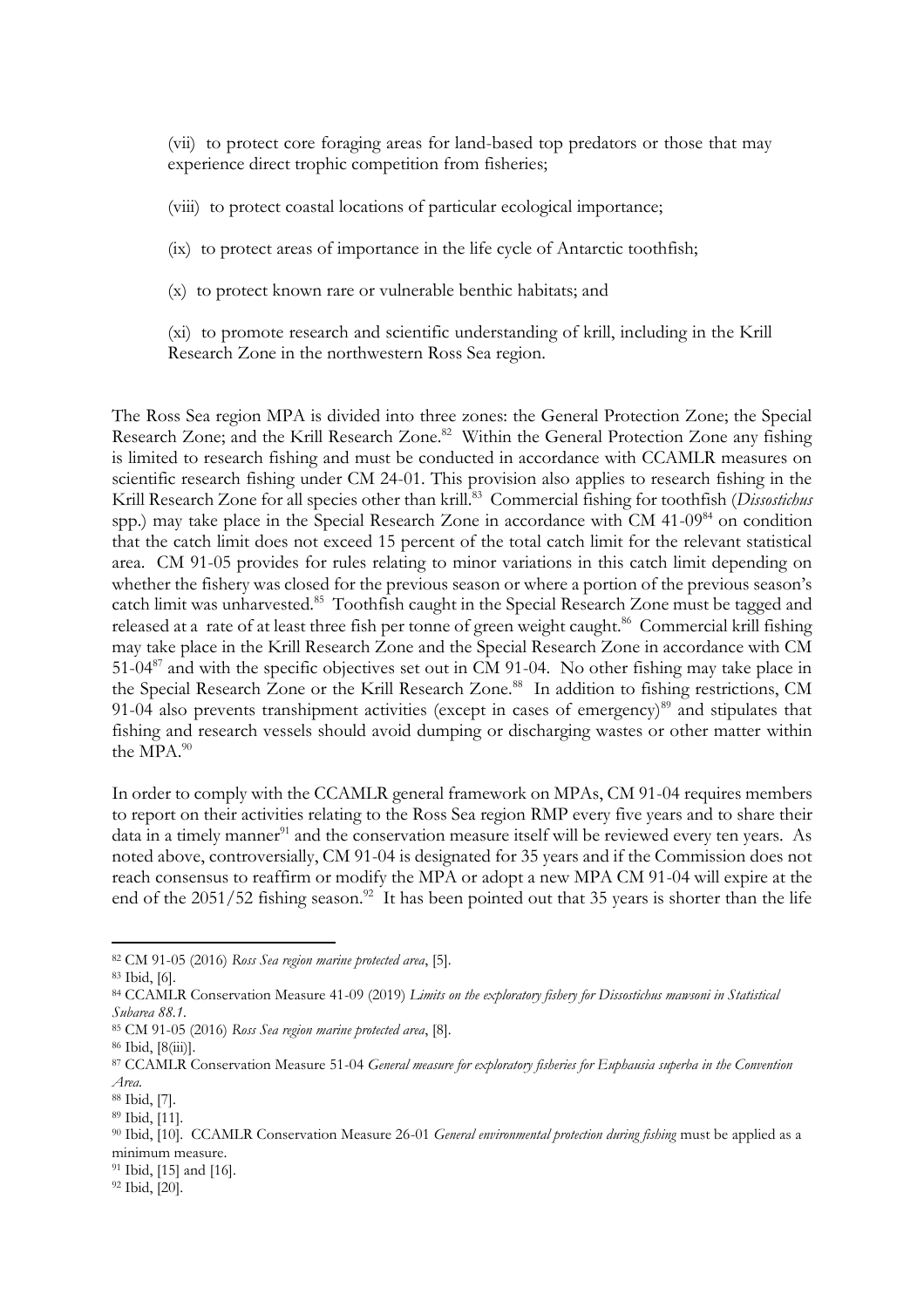cycle of many of the Antarctic species it is seeking to protect and is thus arguably inconsistent with the objectives of the MPA.<sup>93</sup>

Whilst undoubtedly representing an important precedent in high seas area-based protection, it is unclear whether the Ross Sea region MPA provides a valuable prototype given the significant level of concessions made during its negotiation. Moreover, challenges to its legitimacy have not ceased post-adoption.

Following a workshop on the Ross Sea region MPA (RSRMPA) Research and Monitoring Plan (RMP) held in Rome in 2017, the CCAMLR Scientific Committee endorsed the RSRMPA RMP and described it as 'living document' that is regularly reviewed and updated.<sup>94</sup> Research and monitoring carried out in accordance with RSRMPA RMP should seek to address four questions: 95

- (i) Do the boundaries of the RSRMPA continue to adequately encompass the priority populations, features and areas?
- (ii) What are the ecosystem roles of the identified habitats, processes, populations, life-history stages, or other priority features?
- (iii) How are the priority features potentially affected by fishing, climate change, environmental variability, or other impacts?
- (iv) Does the structure and function of the marine ecosystem differ between areas inside and outside the RSRMPA?

The CCAMLR Scientific Committee, in 2017, suggested that research efforts should extend beyond the 'key species' to include the full ecosystem and should include their full life-cycle distribution (rather than their core distribution) and studies should also be undertaken adjacent to and outside the boundaries of the RSRMPA in order to fully evaluate the MPA.<sup>96</sup> At the 2017 CCAMLR meeting there was disagreement as to whether the RSRMPA needed to be specifically adopted by the Commission (as advocated by China and Russia) or whether its endorsement by the Scientific Committee meant that it was in effect with no further action by the Commission required (as asserted by the US).<sup>97</sup> China and Russia also criticised the extent to which the Scientific Commission had provided 'advice' as required by CM 91-04<sup>98</sup> and Russia questioned the level of scientific information available to develop 'a scientifically based RMP in accordance with the aims and objectives of the MPA.'<sup>99</sup> This disagreement has yet to be resolved. In 2018, Russia continued its criticism of the monitoring requirements under the RSRMPA RMP, arguing that the proposed seven indicator species are insufficient and further disputed whether the catch limits for toothfish research within the MPA should be deducted from catch limits in the exploratory fishery outside the MPA.<sup>100</sup> China introduced a paper for the development of RMPs for CCAMLR MPAs,<sup>101</sup> which is notable in being the first ever paper developed by China and presented at CCAMLR. Controversially, a key proposal within the paper was that the *proponents* of an MPA would be responsible for

 $\overline{a}$ 93 On average a toothfish will live for 50 years and most albatross species live for more than 50 years.

<sup>94</sup> *Report of the Thirty-sixth Meeting of the Scientific Committee* (SC-CCAMLR XXXVI), Hobart, Australia, 16 – 20 October 2017 [5.45(iii)].

<sup>95</sup> Ibid, [5.43].

<sup>96</sup> Ibid, [5.45(iv)].

<sup>97</sup> *Report of the Thirty-sixth Meeting of the Commission*, Hobart, Australia, 16 – 27 October 2017 [5.76 – 5.82].

<sup>98</sup> Ibid, [5.76 – 5.79].

<sup>99</sup> Ibid, [5.80].

<sup>100</sup> *Report of the Thirty-seventh Meeting of the Commission*, Hobart, Australia, 22 October – 2 November 2018, [6.7 – 6.8].

<sup>101</sup> CCAMLR-XXXVII/32, The development of Research and Monitoring Plan for CCAMLR MPAs (2018) (submitted by the People's Republic of China).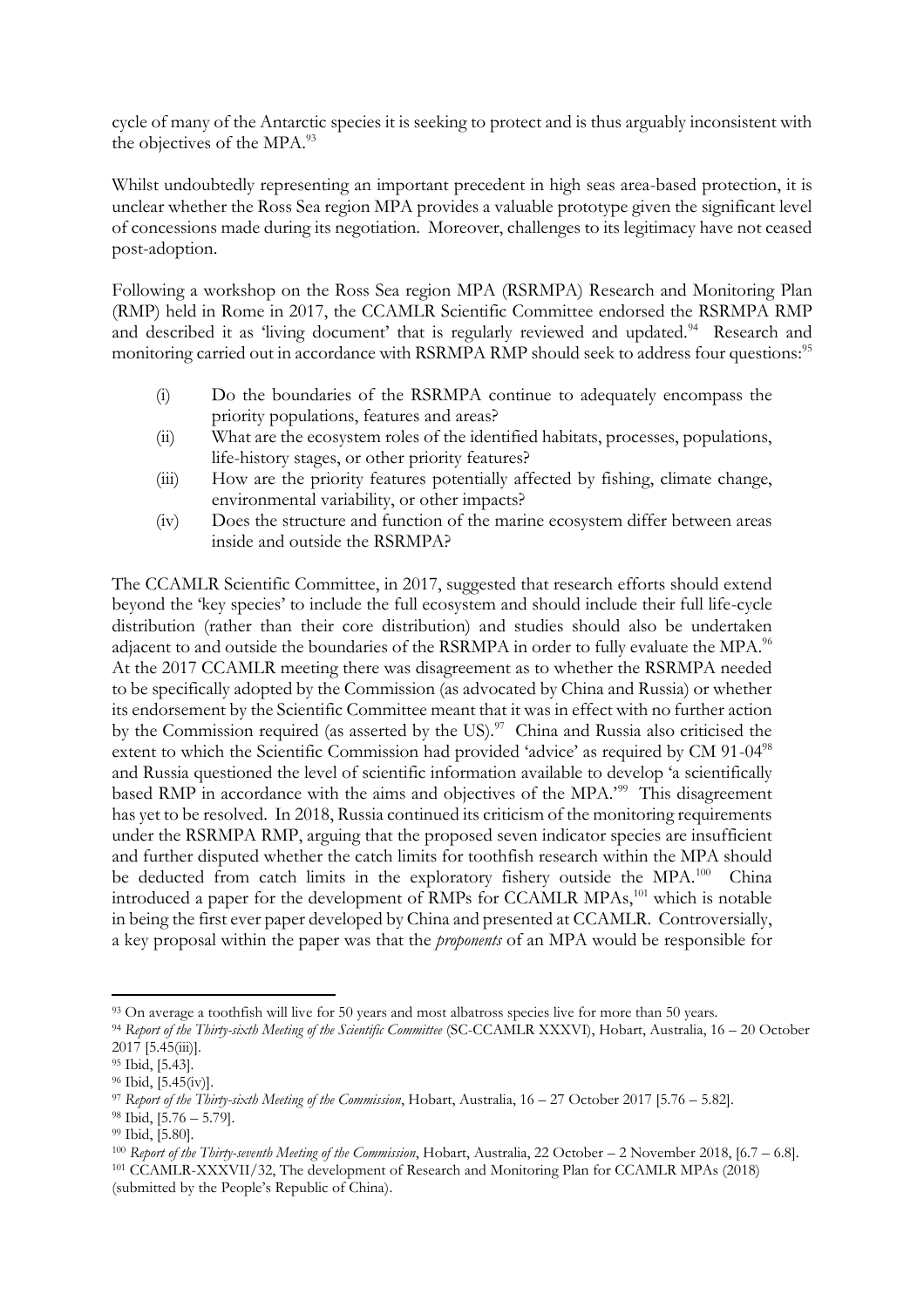developing and introducing an RMP.<sup>102</sup> As the US pointed out, this mischaracterises the CCAMLR MPA process under which MPAs are 'owned and to be implemented by all Members.<sup>2103</sup> The RSRMPA RMP was not adopted in 2019, despite urging from various Members, although it was noted that research and monitoring is nevertheless taking place within the RSRMPA.<sup>104</sup>

### **Development of OECMs under CCAMLR: Special Areas for Scientific Study**

In a distinct but related development, CCAMLR has established a process for establishing time-limited Special Areas for Scientific Study in areas newly exposed following ice-shelf retreat or collapse.<sup>105</sup> This is a precautionary initiative that is intended to respond to the most visible impact of climate change in the Polar regions, loss of ice, and the exposure of new marine habitats and consequential alteration of ecosystem dynamics, including biological colonization. Originally proposed in the context of area-based protection in 2012,<sup>106</sup> the Special Areas for Scientific Study (SASS) are better described as an 'other effective area-based conservation measure' (OECM) rather than an MPA. An OECM is included alongside protected areas in Aichi Biodiversity Target 11,<sup>107</sup> and has been recently described by the parties to the 1992 Biodiversity Convention as 'a geographically defined area other than a Protected Area, which is governed and managed in ways that achieve positive and sustained long-term outcomes for the in situ conservation of biodiversity, with associated ecosystem functions and services and where applicable, cultural, spiritual, socio-economic, and other locally relevant values.'<sup>108</sup>

CM 24-04 (2017) was initially adopted in 2016, and permits the designation of SASS in any newly exposed marine area in the Antarctic peninsula region<sup>109</sup> following the retreat or collapse of an ice shelf, glacier or ice tongue where the ice loss constitutes more than 10 percent of its areal extent within any 10 year period from 2016 onwards or where a feature breaks up or disintegrates over a period that may be shorter than 10 years.<sup>110</sup> Special Areas for Scientific Study may be designated in two stages. Stage 1 SASSs are established following the notification by the Commission of the retreat or collapse of any ice shelf, glacier or ice tongue to all members, and are designated for a maximum period of two years. Stage 2 SASSs may be established on agreement by the Commission following detailed review by the Scientific Committee and its working groups, and shall be designated for a period of 10 years.<sup>111</sup> Within SASSs fishing must be carried out according to CCAMLR CM 24-01 and, unless otherwise agreed, the annual catch for all taxa (finfish and non-finfish) combined shall

<sup>102</sup> *Report of the Thirty-seventh Meeting of the Commission*, Hobart, Australia, 22 October – 2 November 2018, [6.10(iv)]. <sup>103</sup> Ibid, [6.11].

<sup>104</sup> *Report of the Thirty-eighth Meeting of the Commission*, Hobart, Australia, 21 October – 1 November 2019, [6.34 – 6.40]. <sup>105</sup> CCAMLR Conservation Measure 24-04 (2017) *Establishing time-limited Special Areas for Scientific Study in newly exposed marine areas following ice-shelf retreat of collapse in Statistical Subareas 48.1, 48.5 and 88.3.*

<sup>106</sup> See CCAMLR-XXXI/30 (2012) *EU proposal for spatial protection of marine habitats and communities following ice shelf retreat or collapse in Subarea 88.3, Subarea 48.1 and Subarea 48.5* (European Union).

<sup>&</sup>lt;sup>107</sup> 'By 2020, at least 17 per cent of terrestrial and inland water areas and 10 per cent of coastal and marine areas, especially areas of particular importance for biodiversity and ecosystem services, are conserved through effectively and equitably managed, ecologically representative and well-connected systems of protected areas and *other effective area-based conservation measures*, and integrated into the wider landscape and seascape. CBD Decision X/2 (2010) *The Strategic plan for biodiversity 2011 – 2020 and the Aichi Biodiversity Targets*, Target 11.

<sup>108</sup> CBD Decision 14/8 *Protected areas and other effective area-based conservation measures* (2018), [2]. <sup>109</sup> Statistical Subareas 48.1, 48.5 and 88.3.

<sup>110</sup> CCAMLR CM 24-04 (2017) *Establishing time-limited Special Areas for Scientific Study in newly exposed marine areas following ice-shelf retreat or collapse in Statistical Subareas 48.1, 48.5 and 88.3*

 $111$  Ibid,  $[3 - 7]$ .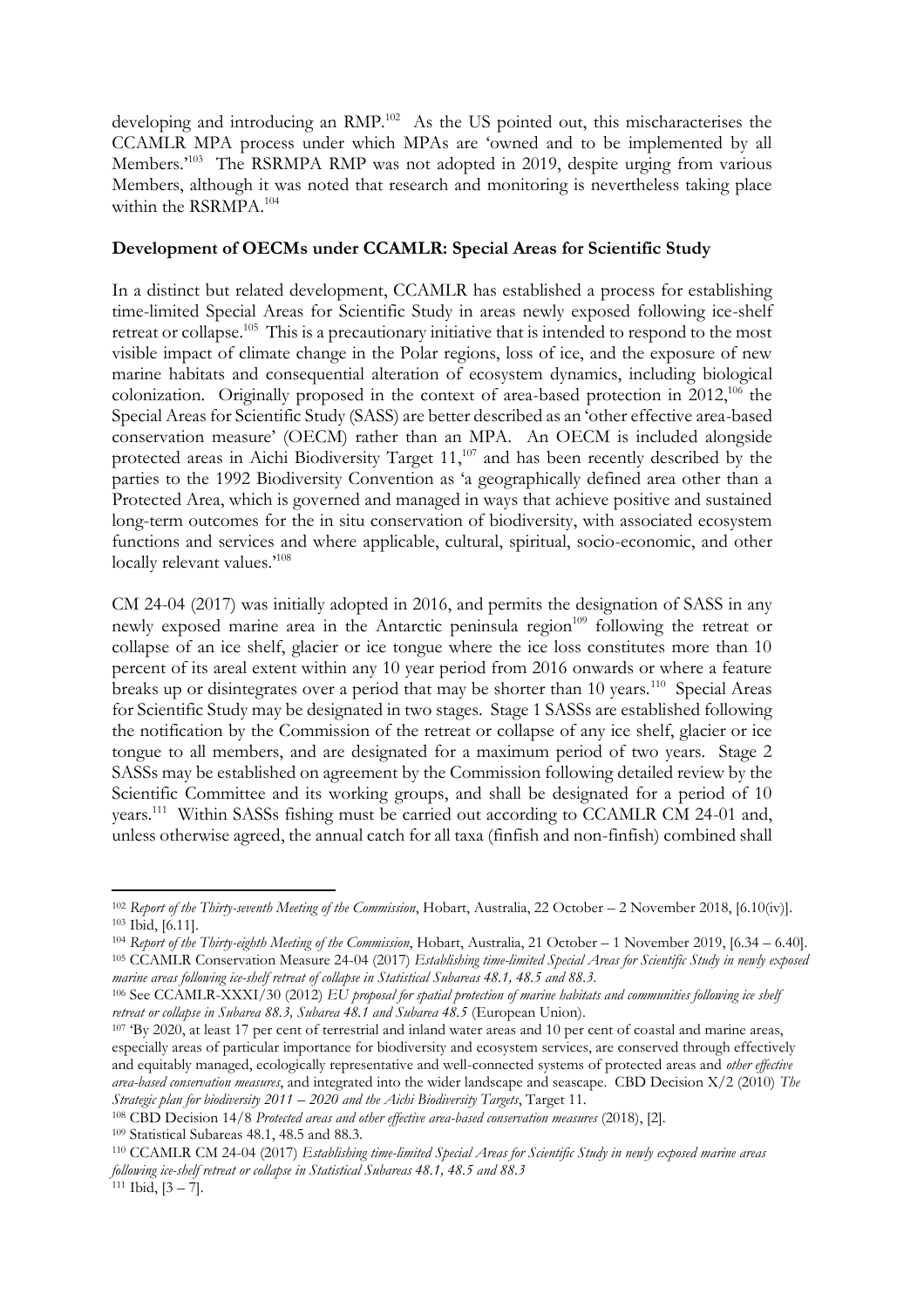be limited to 1 tonne per Member in each designated stage 1 or stage 2 SASS.<sup>112</sup> Vessels carrying out research within SASSs must notify the CCAMLR Secretariat of their intention, and, preferably, vessels should also inform the Scientific Committee of their intended research plans and share the results of their research. Each vessel must carry at least one scientific observer appointed in accordance with the CCAMLR Scheme of International Scientific Observation.<sup>113</sup> In addition to the controls under 1973/78 MARPOL relating to discharges in the Antarctic Special Area,<sup>114</sup> CM 24-04 stipulates that no discharging and no dumping of any type by any fishing vessel can take place within the MPA.<sup>115</sup> Transhipments (other than in an emergency) are prohibited, <sup>116</sup> and transiting fishing vessels are encouraged to inform the Secretariat of their intended transit prior to entering an SASS and provide details of their flag state, size, IMO number and intended course.<sup>117</sup> In 2017, the Larsen C Special Area for Scientific Study was established as a Stage 2 SASS<sup>118</sup> and, in 2019, the marine area adjacent to the Pine Island Glacier was designated a Stage 1 SASS.<sup>119</sup>

### **Future Prospects for MPAs under CCAMLR**

There are three substantive proposals for MPAs that have been considered at CCAMLR meetings on a regular basis since 2012: the East Antarctic MPA (EAMPA); the Weddell Sea MPA (WSMPA) (covering domains 3 and 4); and the Antarctic Peninsula MPA in Domain 1 (D1MPA). All have broad support from CCAMLR members and, in 2019, the US articulated a general (but not universal) view that the 'proposals reflect best available science and should be established without further delay.'<sup>120</sup>

The EAMPA, proposed by Australia and the EU, was originally presented as the East Antarctic System of Representative MPAs in 2012 as a proposed network of seven MPAs, 121 revised to 4 and then 3 MPAs in 2013<sup>122</sup> and 2015<sup>123</sup> respectively. The proposal was changed from a closed system with multiple activities requiring Commission approval to an open system whereby activities are permitted until restricted or prohibited by CCAMLR.<sup>124</sup> Specific management provisions were removed from the proposal in favour of managing activities through existing CCAMLR processes.<sup>125</sup> Further revisions were made in 2017, including a change of name to ensure consistency with CM 91-04<sup>126</sup> and, in 2019, the proposal was revised yet again and modelled on the format of the RSRMPA.<sup>127</sup> Nevertheless, China and Russia have consistently raised concerns relating to the quality of available baseline data, the question of whether conservation measures relate appropriately to the objectives of

<sup>112</sup> Ibid [13, 14(i)].

 $113$  Ibid,  $[14$  (ii) and (iii)].

<sup>114</sup> The Antarctic (defined as south of 60<sup>0</sup> South is a Special Area under Annexes I, II and V of the 1973/78 MARPOL. *International Convention for the Prevention of Pollution from Ships*, adopted on 2 November 1973 as modified by the Protocol of 1978 Relating Thereto 1340 UNTS 62 (entered into force 2 October 1983) (MARPOL 73/78). <sup>115</sup> CCAMLR CM 24-04 (2017) *Establishing time-limited Special Areas for Scientific Study in newly exposed marine areas following ice-shelf retreat or collapse in Statistical Subareas 48.1, 48.5 and 88.3* [16].

<sup>116</sup> Ibid [17].

<sup>117</sup> Ibid, [18].

<sup>118</sup> Ibid, Annex B.

<sup>&</sup>lt;sup>119</sup> *Report of the Thirty-eighth Meeting of the Commission, Hobart, Australia, 21 October to 1 November 2019, [6.6 – 6.14].* <sup>120</sup> Ibid, [6.57].

<sup>121</sup> *Report of the Thirty-first Meeting of the Commission,* Hobart, Australia, 23 October – 1 November 2012, [7.78 – 7.85].

<sup>122</sup> *Report of the Thirty-second Meeting of the Commission*, Hobart, Australia, 23 October – 1 November 2013, [7.2].

<sup>&</sup>lt;sup>123</sup> Report of the Thirty-fourth Meeting of the Commission, Hobart, Australia, 19 – 39 October 2015, [8.42].

<sup>&</sup>lt;sup>124</sup> *Report of the Thirty-fifth Meeting of the Commission, Hobart, Australia, 17 – 28 October 2016, [8.74]*.

<sup>125</sup> Ibid.

<sup>126</sup> *Report of the Thirty-sixth Meeting of the Commission*, Hobart, Australia, 16 – 27 October 2017, [8.74].

<sup>127</sup> *Report of the Thirty-eighth Meeting of the Commission*, Hobart, Australia, 21 October – 1 November 2019, [6.41].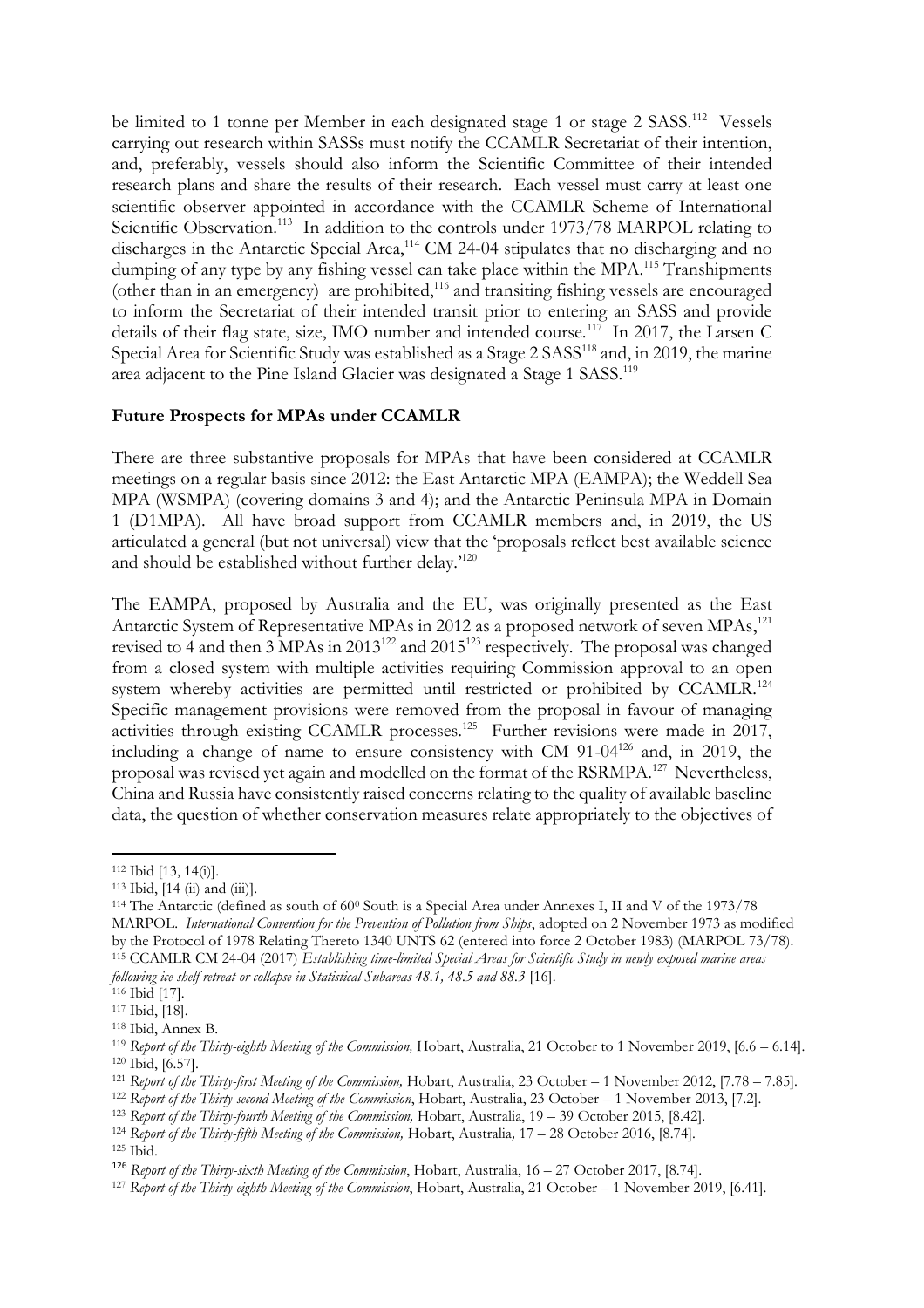the proposal, and Russia has most recently argued that each area within the EAMPA proposal should<sup>128</sup> be managed by individual conservation measures rather than a single measure for the entire East Antarctic.<sup>129</sup> As Argentina pointed out, in 2018, the balance between the need to preserve the Antarctic ecosystem and rational use of marine living resources 'is being biased by going beyond the concept of best available science in requiring increasing amounts of scientific information – even when not available – to support decisions ensuing conservation, while very little is being required to authorise the use of those resources.'<sup>130</sup>

The WSMPA and D1MPA have been subject to less strident criticism within the Commission, but are nevertheless struggling to gain traction against Russian and Chinese general hostility to CCAMLR MPAs. In 2019, the EU and Norway presented a two phase WSMPA proposal (that has also been in development since 2012), which focused on the establishment of an initial MPA in Domain 3 and the western parts of Domain 4 with an extension, in phase 2, to the rest of the Domain 4 region.<sup>131</sup> This was unsuccessful despite the EU reminding CCAMLR members that the Scientific Committee concluded that the 2016 WSMPA proposal reflected best available science.<sup>132</sup> Although work began on D1MPA in 2014, a preliminary proposal was only presented by Argentina and Chile in 2017<sup>133</sup> so this proposal is at a somewhat earlier stage of development but the proponent states nevertheless expressed disappointment at the failure to adopt it at the 2019 meeting after failing to persuade China and Russia to join a consensus.<sup>134</sup>

The outlook for future MPAs within the CCAMLR Convention area is thus somewhat bleak. Owing to the consensus model of decision-making proposals can be blocked on the objection of one (or in this case, two) states notwithstanding the otherwise strong support from the Commission. This means that concessions are constantly being made and politics and pragmatism is in practice prioritised over science, to the detriment of CCAMLR conservation governance more generally.

## **MPAs Across the ATS**

CCAMLR is a unique quasi-RFMO in its close legal and institutional relationship with the equivalent of the relevant regional seas convention for the region: the 1991 Environmental Protocol to the 1959 Antarctic Treaty<sup>135</sup>. This provides, at least in theory, an opportunity for close coordination in MPA policy and the management of multiple activities across the mandates of both instruments, and an initial joint workshop between the CCAMLR Scientific Committee and the Committee on Environmental Protection (CEP)<sup>136</sup> on MPAs was held in 2009.<sup>137</sup> However, in practice, the development of mutually supportive measures under the ATCM is proving challenging to achieve.

l <sup>128</sup> See for example ibid, [6.43] and *Report of the Thirty-seventh Meeting of the Commission*, Hobart, Australia, 22 October – 2 November 2018, [6.19 – 6.21].

<sup>129</sup> *Report of the Thirty-eighth Meeting of the Commission*, Hobart, Australia, 21 October – 1 November 2019, [6.42].

<sup>130</sup> *Report of the Thirty-seventh Meeting of the Commission*, Hobart, Australia, 22 October – 2 November 2018, [6.23].

<sup>131</sup> *Report of the Thirty-eighth Meeting of the Commission*, Hobart, Australia, 21 October – 1 November 2019, [6.47]. <sup>132</sup> Ibid, [6.50].

<sup>133</sup> *Report of the Thirty-sixth Meeting of the Commission*, Hobart, Australia, 16 – 27 October 2017, [5.63 – 5.69].

<sup>134</sup> *Report of the Thirty-eighth Meeting of the Commission*, Hobart, Australia, 21 October – 1 November 2019, [6.51 – 6.55].

<sup>135</sup> *Protocol on Environmental Protection to the Antarctic Treaty*, adopted 4 October 1991, 30 ILM 1461 (entered into fore

<sup>14</sup> January 1998) (Environmental Protocol).

<sup>136</sup> Established by Article 11 of the 1991 Environmental Protocol.

<sup>137</sup> See SP 6 (2011) *Summary of the Work of the CEP on Marine Protected Areas* (ATS) (submitted to the 2011 ATCM).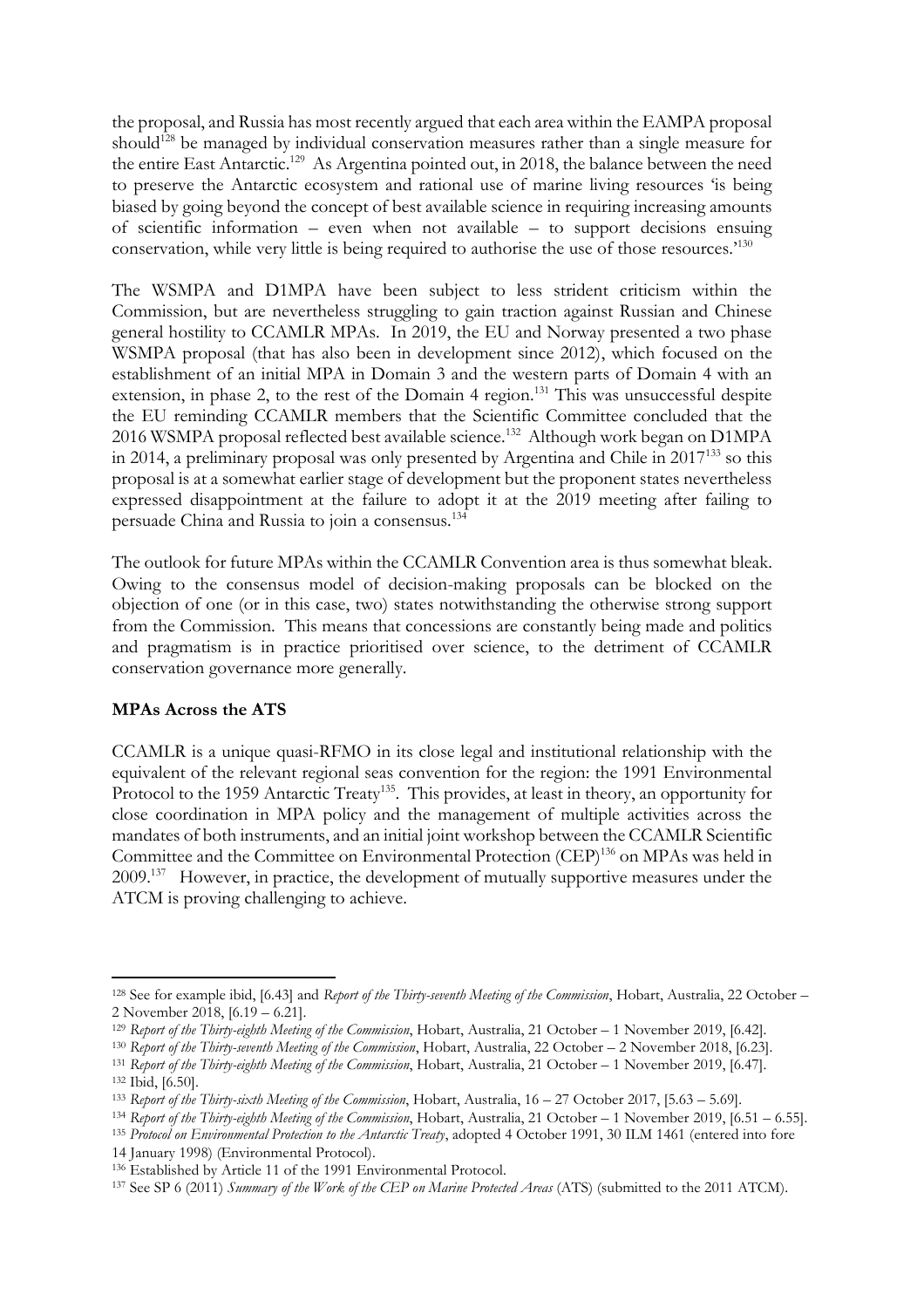Under Annex V of the 1991 Environmental Protocol protected areas can be designated in the form of Antarctic Specially Protected Areas (ASPAs) and Antarctic Specially Managed Areas (ASMAs). Both may be designated in the marine environment (south of 60° South Latitude),<sup>138</sup> and CCAMLR CM 01-02<sup>139</sup> stipulates that CCAMLR contracting parties must ensure their fishing vessels are aware of the location and relevant management plan of all designated ASPAs and ASMAs. The prior approval of CCAMLR is a pre-requisite to designating any protected area with a marine component under CCAMLR.<sup>140</sup> ATCM Decision 9  $(2005)^{141}$  clarified that only ASPA/ ASMA proposals that affect or have the potential to affect marine harvesting or other CCAMLR activities or which have implications for CEMP sites must be submitted to CCAMLR for prior approval. In practice however, the Antarctic Treaty Consultative Meeting (ATCM) has largely delegated the development of a network of representative MPAs to CCAMLR. Nevertheless, as noted above, CM 91-04 encourages CCAMLR to cooperate with the ATCM in order to identify other relevant management measures to support CCAMLR MPAs.

Following the designation of the RSRMPA by CCAMLR in 2016 the profile of MPAs has risen significantly on the ATCM agenda. In 2017, the ATCM endorsed the CEP's recommendation that the Committee 'consider and discuss means and opportunities to look at the connectivity between ocean and land and to consider if and how complementary Measures within the framework of the Environmental Protocol, in particular Annex V, could support and strengthen marine protection initiatives.<sup>'142</sup> Cooperation between the CEP and CCAMLR on marine spatial protection and management was identified as a priority 2 action in the 2017 CEP Five-year Work Plan.<sup>143</sup> Most importantly, the ATCM adopted ATCM Resolution 5 (2017),<sup>144</sup> encouraging parties which are not CCAMLR members to comply with the terms of CM 91-05, and inviting the Committee on Environmental Protection to consider any appropriate action within the competence of the ATCM to contribute to the achievement of the objectives of the RSRMPA, including research and monitoring activities. However, over the last two years little progress has been made on implementing this resolution. At the 2018 ATCM, New Zealand introduced a working paper on harmonisation of marine initiatives across the ATS,<sup>145</sup> which recommended the establishment of an Intersessional Contact Group (ICG) to identify options to contribute to the RSRMPA as well as addressing harmonisation more generally.<sup>146</sup> There was no consensus to establish an ICG however, with some parties raising concerns as to 'the independent procedure and role of the ATCM from CCAMLR, the nature of MPAs as a tool to achieve CCAMLR objectives and principles, and the differences between conservation and protection.<sup>'147</sup> It was also suggested that an IGC should only be established after the RSMPA is adopted by CCAMLR.<sup>148</sup> New Zealand led informal intersessional work between 2018 and 2019<sup>149</sup> but

<sup>138</sup> 1991 Environmental Protocol, Annex V, Art 2.

<sup>139</sup> CCAMLR CM 91-02 (2012) *Protection of the values of Antarctic Specially Managed and Protected Areas.*

<sup>140</sup> 1991 Environmental Protocol, Annex V, Art 6(2).

<sup>141</sup> ATCM Decision 9 (2005) *Marine Protected Areas.*

<sup>142</sup> *Final Report of the Fortieth Antarctic Treaty Consultative Meeting*, Beijing, China, 22 May – 1 June 2017, [62]

<sup>143</sup> *Report of the Twentieth Meeting of the Committee for Environmental Protection (CEP XX)*, Beijing, China, 22 – 26 May 2017, Appendix 1, CEP Five-year Work Plan 2017.

<sup>144</sup> ATCM Resolution 5 (2017) *Establishment of the Ross Sea Region Marine Protected Area.*

<sup>145</sup> Belgium, Chile, France, Germany, Netherlands, New Zealand, United States, WP 12 (2018), *Harmonisation of Marine Protection Initiatives across the Antarctic Treaty system (ATS)*.

<sup>146</sup> *Report of the Twenty-first Meeting of the Committee for Environmental Protection (CEP XXI)*, Buenos Aires, Argentina, 13 – 15 May 2018, [154].

<sup>147</sup> Ibid, [156].

<sup>148</sup> Ibid.

<sup>149</sup> See New Zealand WP 48 (2019), *Harmonisation of Marine Protection Initiatives across the Antarctic Treaty System*.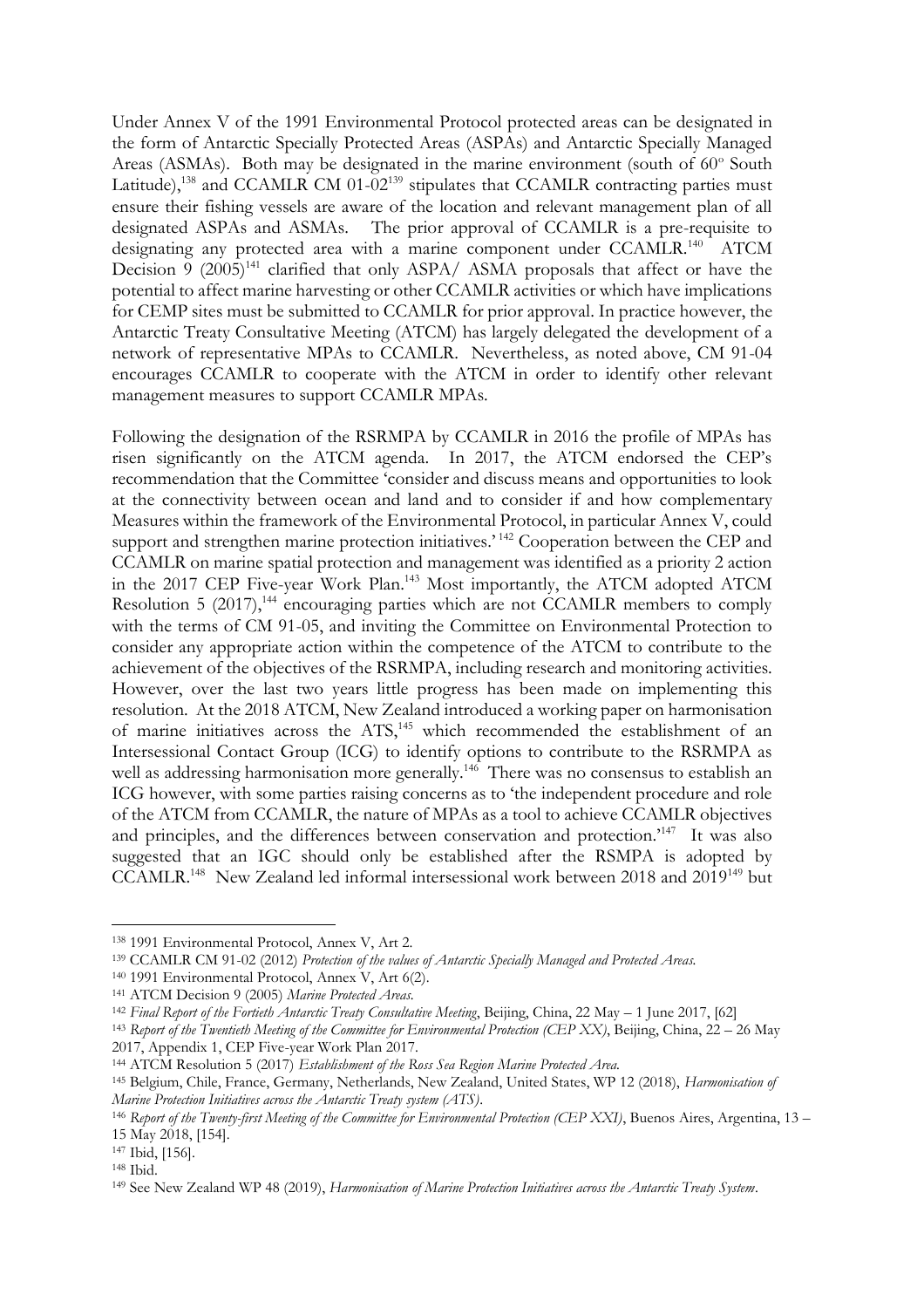the proposed ICG was also not established in 2019.<sup>150</sup> Nevertheless, there are some positive signs of synergistic collaboration. The draft management plan for a new ASPA on Inexpressible Island in the Ross Sea and in the GPZ of the RSRMPA as developed by China, Italy and Korea was given prior approval by CCAMLR in 2019<sup>151</sup> and Ukraine has committed to proposing an ASPA in the Argentine Islands and is planning to harmonise the ASPA with D<sub>1</sub>MP<sub>A.<sup>152</sup></sub>

### **Concluding Remarks**

 $\overline{a}$ 

As states come together in New York to negotiate one of the most ambitious agreements in recent times, which has a significant area-based protection component, the experience of CCAMLR in establishing MPAs and other OECMs is instructive.

CCAMLR has undoubtedly led the way in developing a general framework for the establishment of MPAs beyond national jurisdiction and is at the early stages of implementing that framework. Its MPA initiatives are innovative with a strong focus on climate change resilience, and its protection of new ecosystems arising from the loss of Antarctic ice constitutes an important precedent for precautionary climate-focused areabased measures. Equally significant – although yet to be fully realised – is the cooperative partnership between CCAMLR, the ATS and potentially other organisations (such as the IMO), which establishes a platform on which mutually supportive synergistic measures can be developed allowing for the implementation of truly multi-functional MPAs.

On the other hand, after fifteen years of consistent work, CCAMLR 'lacks systematic MPA representation over the range of marine biogeographic regions'<sup>153</sup> and the general MPA framework 'remains under-developed, unsystematic and inconsistently applied by the parties.'<sup>154</sup> CCAMLR's consensus-based decision-making system allows for MPAs to be continuously blocked by (currently) two members, and annual revisions to the three proposals on the table and multiple concessions to China and Russia have failed to achieve the consensus needed for adoption. The first MPA to be adopted by CCAMLR, the SOISS, unfortunately set a poor precedent in that it deliberately excluded the local fishery and was understood by several members to support the notion that fisheries management and conservation were mutually exclusive activities. Although CM 91-04 (2011) establishes the purposes for which an MPA may be established as well as detailed process requirements, it does not define an MPA for the purposes of CCAMLR or set out criteria for selection. This omission has been a consistent source of criticism from states hostile (and indeed less hostile) to MPAs, and arguably has led to confusion, with multiple MPA proposals, different 'in design, philosophy, scientific approach, objectives and even terminology', being negotiated simultaneously.<sup>155</sup> The lack of clarity – at least from the perspective of some states – around how MPAs can contribute to fisheries management and their value beyond mere no-take measures has led to some suspicion as to the motives of proponent states, suggesting that MPAs could be used as a means to acquire or consolidate sovereign control in disputed

<sup>&</sup>lt;sup>150</sup> Report of the Twenty-second Meeting of the Committee for Environmental Protection (CEP XXII) Prague, Czech Republic, 1 – 5 July 2019, [149 – 154]

<sup>151</sup> *Report of the Thirty-eighth Meeting of the Commission*, Hobart, Australia, 21 October – 1 November 2019, [6.3]. <sup>152</sup> Ibid, [6.5].

<sup>153</sup> Laurence Cordonnery, Alan D. Hemmings, Lorne Kriwoken, note 32, 731. See also Lucinda L. Douglass, Joel Turner, Hedley S. Grantham et al, 'A hierarchical Classification of Benthic Biodiversity and Assessment of Protected Areas in the Southern Ocean' 9 (2014) PLOS ONE e100551.

<sup>154</sup> Kevin A. Hughes and Susie M. Grant, "The spatial distribution of Antarctica's protected areas: A product of pragmatism, geopolitics or conservation need?" 72 (2017) *Environmental Science & Policy* 41 – 51, 42. <sup>155</sup> Cassandra M. Brooks, Larry B. Crowder, Henrik Österblom et al, note 11, 4 – 5.